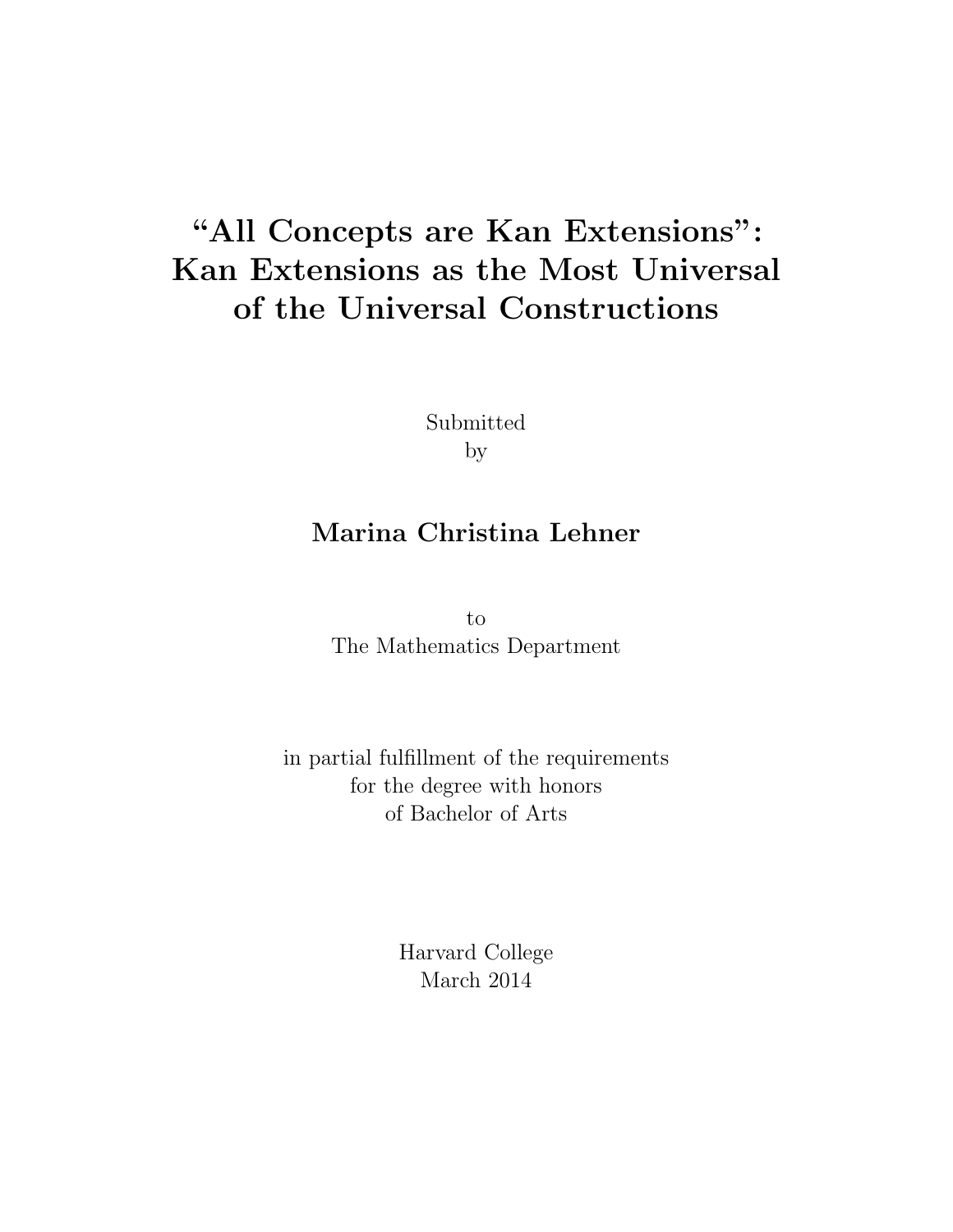#### **1 Introduction**

When Samuel Eilenberg and Saunders MacLane first introduced the concept of a category in 1942, some mathematicians derided it as "general abstract nonsense" [7]. Categories seemed so theoretical that many doubted they would lend new insights in any field. Now, however, many category theorists view the "general abstract nonsense" phrase as a challenge, and have even co-opted the term for their own uses. They have demonstrated the tremendous power of and universal insights provided by category theory.

Category theory offers "a bird's eye view of mathematics. From high in the sky, details become invisible, but you can see patterns that were impossible to detect from ground level" [5]. Category theory provides a mechanism to describe similarities within and between different branches of mathematics. Advances or constructions in one branch can be translated into other branches. Category theory focuses on the abstract structure of objects rather than on the elements of those objects.

The most important notion in category theory is that of a universal construction. Universal constructions are defined by the unique existence of certain relationships; a universal construction is a construction that is initial in some category. This allows focus on the relationships themselves without ambiguity. There are many different manifestations of universality. Limits, adjoints, and representable functors all provide interconnected examples. This interconnectedness is not by chance. The universality in one construction is exactly what relates it to the other universal constructions.

The categorical notion of a Kan extension is a particular form of universal construction. Kan extensions offer an approach to extending one functor along another to create a third functor. Kan extensions, although "quite simple to define, [are] surprisingly ubiquitous throughout mathematics" [8].

In 1956 Henri Cartan and Eilenberg began using what would come to be known as Kan extensions to compute derived functors in homological algebra [2]. Two years later, in his paper "Adjoint Functors" [4], Daniel M. Kan computed some extensions, still not yet known as Kan extensions, through limits to calculate certain adjoint functors. By 1960, Kan had introduced the more general notion of these extensions, and they became known as Kan extension. By the time that MacLane published *Categories for the Working Mathematician* in 1978, category theory was both more developed and more popular and appreciated. MacLane's chapter on Kan extensions brought together some of the many uses and examples of Kan extensions, and brought the notion of Kan extensions into wider circulation.

Ending his chapter on Kan extensions, MacLane famously asserted that "the notion of Kan extensions subsumes all the other fundamental concepts of category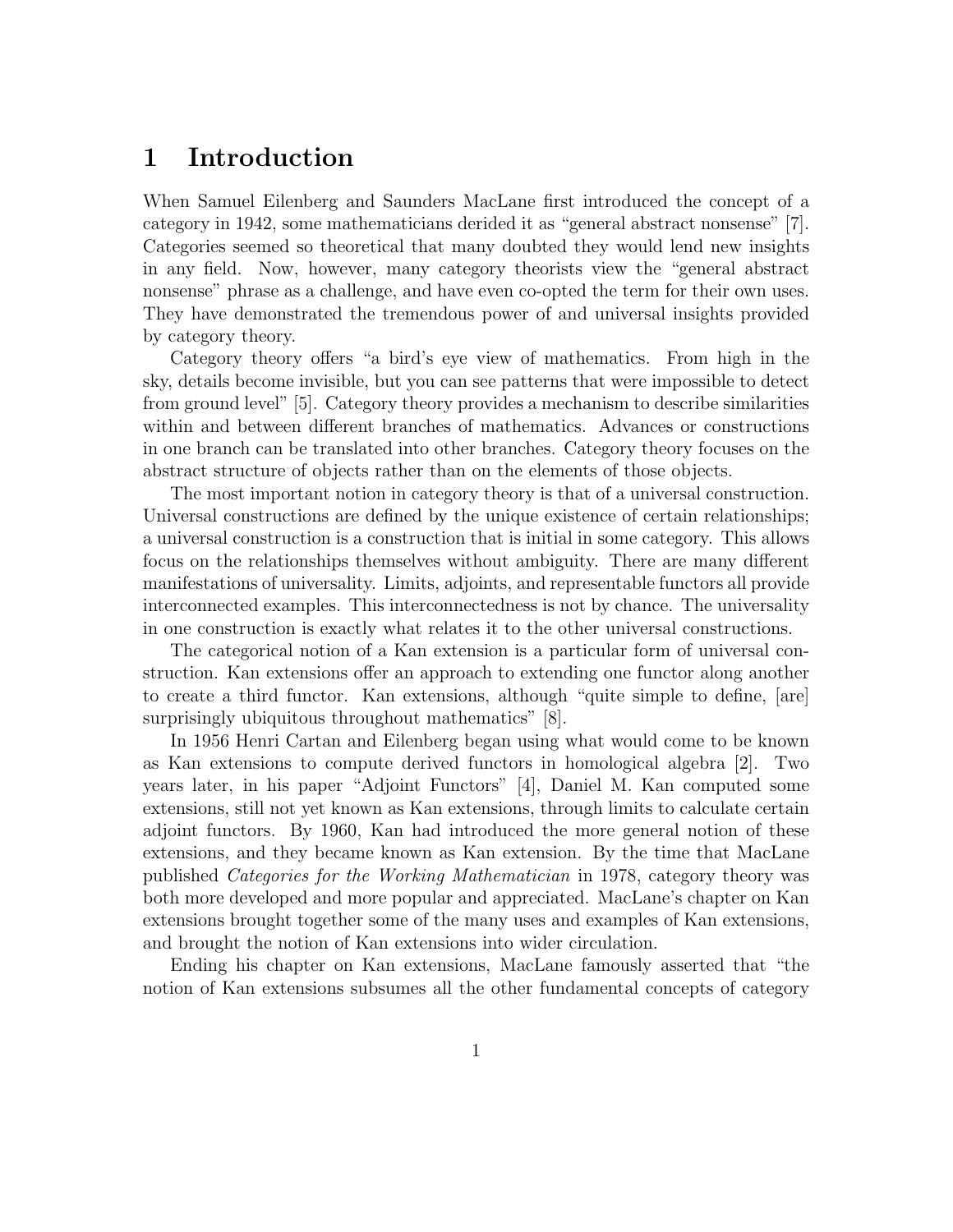theory." He shows how limits, adjoints and the Yoneda Lemma are just special Kan extensions. This thesis is an exposition of Kan extensions, drawing on and enlarging MacLane. In this, we hope to show that MacLane was not exaggerating in noting that "all concepts are Kan extensions." We argue that, in some ways, Kan extensions are the most universal of the universal constructions.

In Section 2 we define Kan extensions and give some basic examples. We will show how limits and colimits are special cases of Kan extensions, and how, when all the extensions exist, they define adjoint functors. In Section 3 we give limit and colimit formulae for Kan extensions, helping to find conditions for when Kan extensions will exist. In Section 4 we look at how Kan extensions act with other functors, defining the preservation of a Kan extension. This allows us to prove an adjoint functor theorem where the existence of an adjoint is equivalent to the existence and preservation of a certain Kan extension.

In Section 3, we saw that Kan extensions can be computed through limit and colimit formulae, provided the limits and colimits exist in the target category. We call these formulae "pointwise" since they define the Kan extensions object by object. In Section 5, we give an abstract definition of a "pointwise" Kan extension that we prove in Theorem 5.5 holds precisely when the limit and colimit formulae are in effect. This allows us to prove the Yoneda Lemma in a new way.

In Section 6, we relate the concept of density to Kan extensions, and prove how density theorems revolve around Kan extensions. This allows us to prove the co-Yoneda, or Density, Lemma in Corollary 6.4 with little effort. Finally, in Section 7, we reexamine some classic results from category theory and demonstrate how Kan extensions can ease the proofs of these important results.

#### **A Note on Notation**

In this thesis we will use  $\mathcal{C}, \mathcal{D}, \mathcal{E}, \mathcal{F}$  as general categories and **1** as the terminal category. Categories in boldface, such as  $\textbf{Set}, \textbf{Vect}_k$ , or  $\textbf{Top}$ , indicate the category of sets and set functions, or vector spaces and linear maps, or topological spaces and continuous maps respectively. The notation  $[\mathcal{C}, \mathcal{D}]$  means the category of functors from C to D. The notation  $[\mathcal{C}, \mathcal{D}](F, G)$  then is the set of a natural transformations between F and G, functors with domain  $\mathcal C$  and codomain  $\mathcal D$ . The reversed turnstile,  $F \dashv G$  indicates that F is the left adjoint to G. In the diagrams, the arrows  $\rightarrow$  indicate functors, while the double arrows  $\Rightarrow$  indicate a natural transformation. Wherever possible, labels are above or below the arrows, however in some diagrams, there is simply not enough space, so the labels intersect the arrows.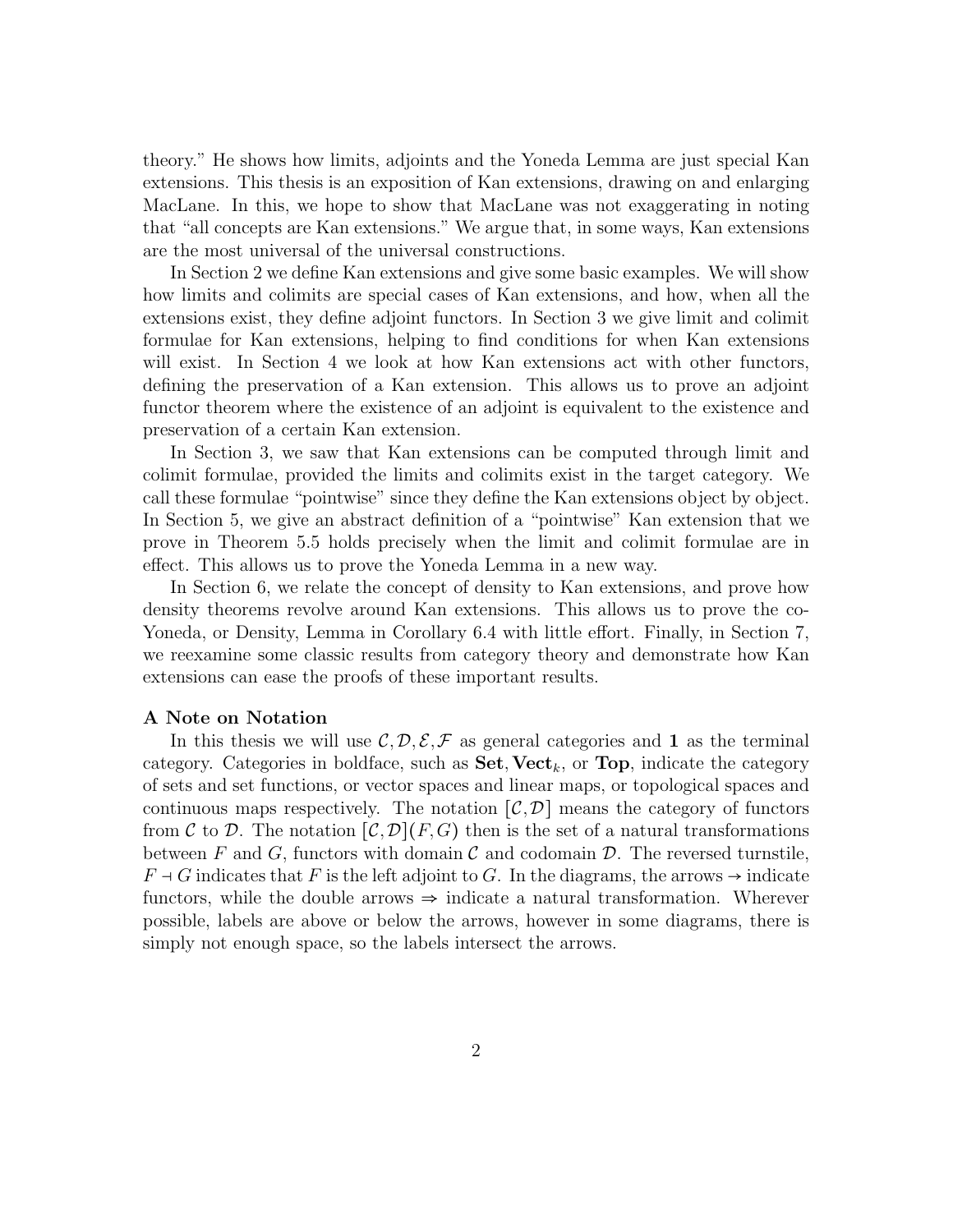#### **2 Kan Extensions**

In this section, we introduce Kan extensions and give some basic examples. The first example shows how limits and colimits are just special cases of Kan extensions. Second, we show that when all the proper Kan extensions exist, they define functors that are left and right adjoints to the precomposition functor. Ultimately, what makes Kan extensions interesting and useful is the universality condition in the definition; this is what relates Kan extensions to adjoint functors and limits.

As the diagram in the definition below implies, a Kan extension of a functor  $F: \mathcal{C} \to \mathcal{E}$  along  $K: \mathcal{C} \to \mathcal{D}$  is an approximation of *F* which extends the domain of *F* from  $\mathcal C$  to  $\mathcal D$ . Thus Kan extensions are simply a method for taking two functors and coming up with a third functor that attempts to make a certain triangle make sense. Requiring this triangle to be commutative is too restrictive, so instead Kan extensions rely on natural transformations to help make the extension be the best possible approximation of *F* along *K*.

**Definition 2.1.** Given functors  $F: \mathcal{C} \to \mathcal{E}$  and  $K: \mathcal{C} \to \mathcal{D}$  a *left Kan extension* of F along *K* is a functor  $\text{Lan}_K F: \mathcal{D} \to \mathcal{E}$  together with a natural transformation  $\eta: F \to$ Lan<sub>K</sub>F  $\circ$  K such that for any other such pair  $(G:\mathcal{D}\to \mathcal{E}, \gamma: F \Rightarrow GK)$ ,  $\gamma$  factors uniquely through  $\eta$ . In other words, there exists a unique natural transformation  $\alpha: \text{Lan}_K F \Rightarrow G$  as illustrated.



**Definition 2.2.** Dually, a *right Kan extension* of *F* along *K* is a functor  $\text{Ran}_K F: \mathcal{D} \to$ E together with a natural transformation  $\epsilon: \text{Ran}_K F \circ K \Rightarrow F$  which is universal. That is, for any pair  $(H: \mathcal{D} \to \mathcal{E}, \delta: H \circ K \Rightarrow F)$ , there exists a unique factorization  $\beta$ <sup>2</sup>  $H \Rightarrow$  Ran<sub>*K</sub>F* through  $\epsilon$  as illustrated.</sub>



*Remark* 2.3*.* The general definition for both right and left Kan extensions does not refer to objects. Thus these definitions will work in *any* 2-category, not just the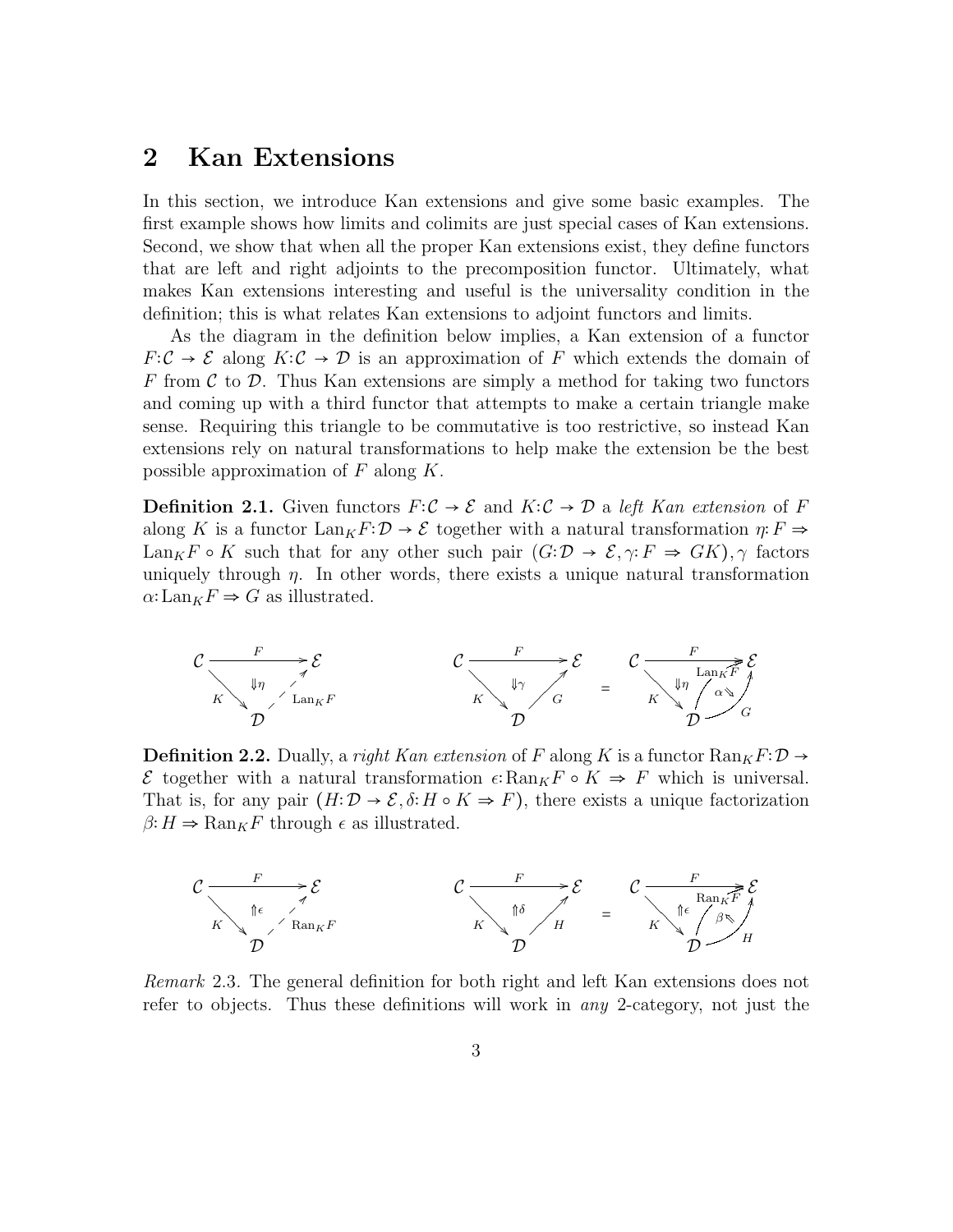category of categories, **Cat**. However the diagrams and examples will tend to be from within **Cat**, and in later sections working within **Cat** becomes necessary.

*Example* 2.4. Let  $\mathcal{D} = 1$  where 1 is the terminal category with one object 1 and one map  $1_1$ . There is only one functor  $K: \mathcal{C} \to \mathbf{1}$ , the functor which maps all objects of C to the single object of 1 and all maps of C to the single map in 1. A left Kan extension of *F* along *K* is then a functor  $\text{Lan}_K F: \mathbf{1} \to \mathcal{E}$  together with a natural transformation  $\eta: F \Rightarrow \text{Lan}_K F \circ K$ . However, a functor from the terminal category 1 to any category  $\mathcal E$  is simply a choice of object  $e$  of  $\mathcal E$ , and precomposing that functor with the unique functor  $K: \mathcal{C} \to \mathbf{1}$  is simply the constant functor  $\Delta_e: \mathcal{C} \to \mathcal{E}$ .



Thus the left Kan extension is a choice of *e* together with a natural transformation  $\eta$ <sup>*:*</sup>  $F \Rightarrow \Delta_e$ . This is simply a cone under *F* with vertex *e*. A natural transformation between two functors  $e$  and  $e'$  out of the terminal category is simply a map in  $\mathcal E$ between *e* and *e'*. The universality of the left Kan extension says that any other cone under *F* factors uniquely through *e*. Thus  $e = \text{Lan}_K F(1)$  is the colimt of *F*.

Dually, a right Kan extension is a choice of object  $f$  in  $\mathcal{E}$ , and a natural transformation  $\epsilon$ ∶  $\Delta_f \Rightarrow F$ , or a cone over *F*, with the universal property that all other cones over *F* factor uniquely through *f*. Thus  $f = \text{Ran}_K F(1)$  is a limit of *F*.



*Remark* 2.5*.* Kan extensions will not always exist. For example two objects could have empty hom sets in  $\mathcal C$  and  $\mathcal E$ , but not in  $\mathcal D$ . For any K, there could be extensions for no, some or all functors *F*.

Now assume that for fixed K, both  $\text{Lan}_K F$  and  $\text{Ran}_K F$  exist for all F, with units *η*<sup>*F*</sup> and counits  $\epsilon^F$  respectively. Then, given  $\alpha$ ∶*G*  $\Rightarrow$  *F*, the pair (Ran<sub>*K</sub>G*,  $\alpha \circ \epsilon^G$ ) has a</sub> unique factorization through  $(\text{Ran}_K F, \epsilon^F)$ , that is there exists a unique  $\alpha'$ :  $\text{Ran}_K G \Rightarrow$  $\text{Ran}_K F$  such that  $\alpha \circ \epsilon^G = \epsilon^F \circ \alpha'$ .

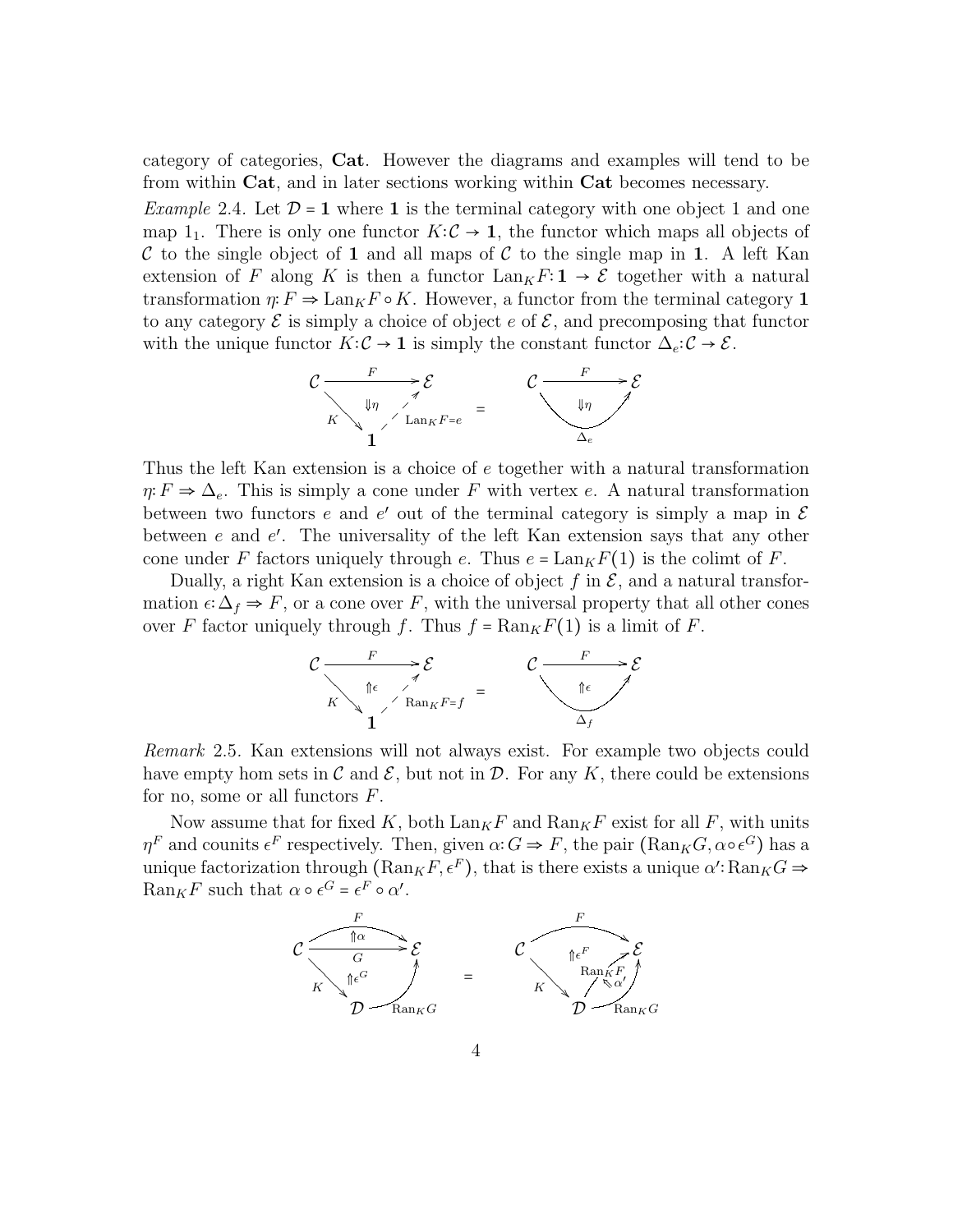Thus for  $F, G, H: \mathcal{C} \to \mathcal{E}$  with  $\alpha: G \Rightarrow F$  and  $\beta: H \Rightarrow G$ ,



So  $\text{Ran}_K(\alpha \circ \beta) = \alpha' \circ \beta'$ , making composition follow functoriality conditions. Thus, for each fixed *K* we can define the functor  $\text{Ran}_{K}$  –∶[ $\mathcal{C}, \mathcal{E}$ ]  $\rightarrow$  [ $\mathcal{D}, \mathcal{E}$ ] which takes a functor  $F: \mathcal{C} \to \mathcal{E}$  to its right Kan extension along K. Similarly, for each K we have the functor  $\text{Lan}_{K}$  -∶[ $\mathcal{C}, \mathcal{E}$ ]  $\rightarrow$  [ $\mathcal{D}, \mathcal{E}$ ] which takes a functor *F* to its left Kan extension along *K*.

**Theorem 2.6.** If the Kan extensions exist for all  $F$ , then  $Lan_K$ - and  $Ran_K$ - are *respectively the left and right adjoints to the functor*  $- \circ K$  *which is precomposition with K.*



*Proof.* By the Yoneda Lemma, any pair  $(G, \gamma)$ , as in the definition for the left Kan extension, yields a natural transformation

$$
\gamma^*:[\mathcal{D},\mathcal{E}](G,-)\Rightarrow [\mathcal{C},\mathcal{E}](F,-\circ K)
$$

by  $\gamma^*_{H}(\alpha) = \alpha_K \circ \gamma$ . The universal property of the left Kan extension says the natural transformation given by the pair  $(\text{Lan}_K F, \eta)$ ,

$$
\eta^*:[\mathcal{D},\mathcal{E}](\mathrm{Lan}_K F,-)\Rightarrow [\mathcal{C},\mathcal{E}](F,-\circ K)
$$

is a natural isomorphism. Thus  $(\text{Lan}_K F, \eta)$  represents the functor  $[\mathcal{C}, \mathcal{E}](F, - \circ K)$ . Dually,  $(\text{Ran}_K F, \epsilon)$  represents the functor  $[\mathcal{C}, \mathcal{E}]$ (− ∘  $K, F$ ).

Since  $(\text{Lan}_K F, \eta)$  represents the functor  $[\mathcal{C}, \mathcal{E}](F, \neg \circ K)$ , for each *F*,

$$
[\mathcal{D}, \mathcal{E}](\mathrm{Lan}_K F, G) \cong [\mathcal{C}, \mathcal{E}](F, G \circ K)
$$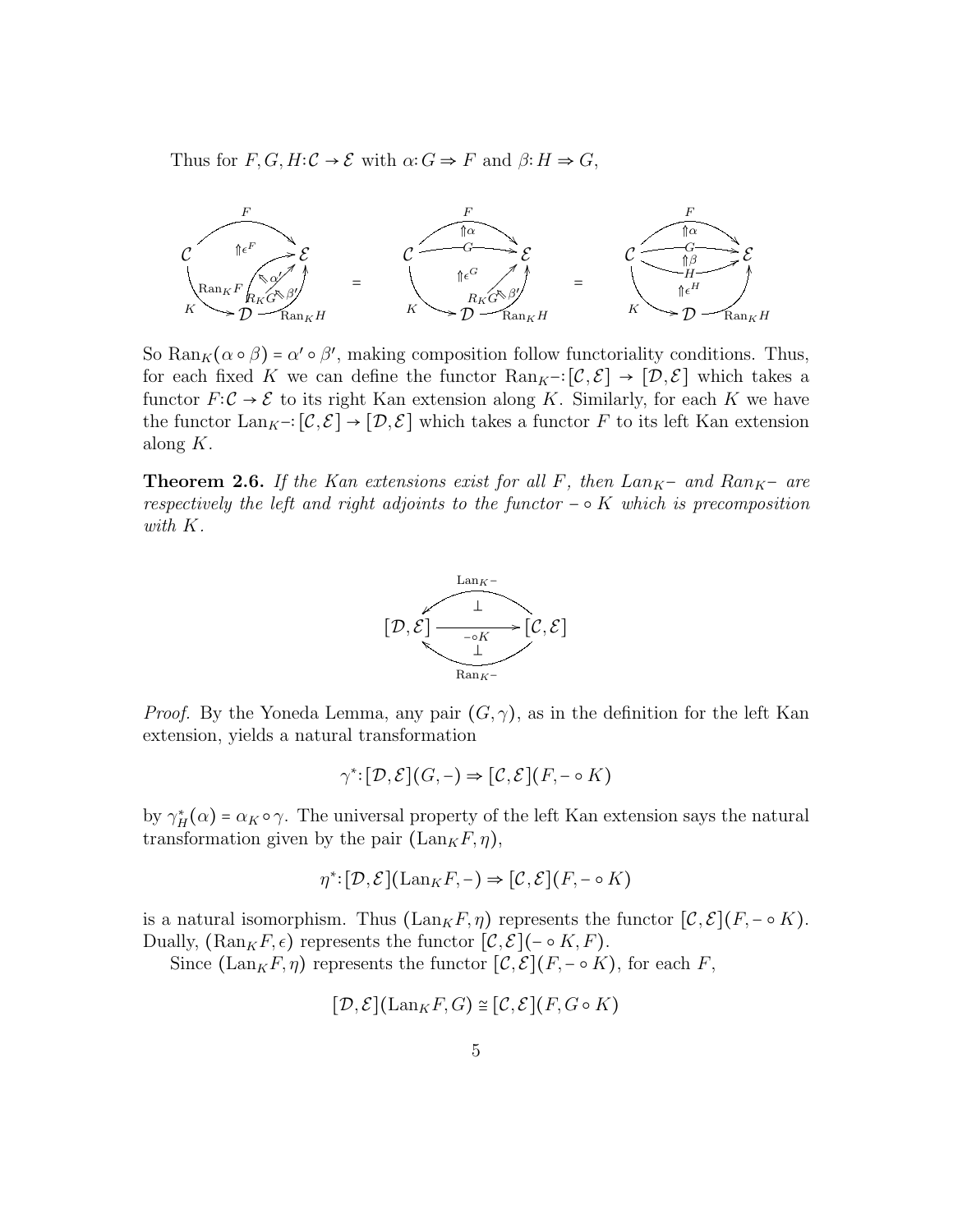natural in *G*. This says precisely that  $\text{Lan}_K - \text{Hom}(K)$ . Similarly, since  $(\text{Ran}_K F, \epsilon)$ represents the functor  $[\mathcal{C}, \mathcal{E}]$ ( $\sim$   $K, F$ ), for each  $F$ ,

$$
[\mathcal{D},\mathcal{E}](G, \mathrm{Ran}_K F) \cong [\mathcal{C},\mathcal{D}](G\circ K, F)
$$

natural in *G*. Again, this is precisely the statement of  $-\circ K - \text{Ran}_K -$ .

Moreover, the 2-cells  $\eta$  define the components for the unit of the first adduction, while the 2-cells  $\epsilon$  define the components of the counit for the second adjunction.  $\Box$ 

Since adjoints are unique up to unique isomorphism, the left adjoint to any precomposition functor will be a left Kan extension functor, while the right adjoint to any precomposition functor will be a right Kan extension functor.

*Example* 2.7*.* A group can be thought of as a category which has only one object and all invertible maps. Let *G* be a group and *H* a subgroup of *G* with the inclusion functor  $i: H \to G$ . The category  $[G, \textbf{Vect}_k]$  of functors from the group *G* to the category of vector spaces has objects which are *G*−representations of over a fixed field *k* and has arrows which are *G*−equivariant linear maps. Since any representation of *G* can be restricted through the inclusion map *i* to a representation of *H*, there is a functor Res:  $[G, \text{Vect}_k] \rightarrow [H, \text{Vect}_K]$  defined by precomposition with *i*.



Moreover, any representation on *H* can be extended to the induced representation of *G*, by induction, or extended to the coinduced representation of *G*, by coinduction. These extensions define functors, Ind, Coind:  $[H, \text{Vect}_k] \to [G, \text{Vect}_k]$ , which are left and right adjoints to the restriction functor. Since these functors are adjoint to a precomposition functor, they define left and right Kan extensions along the inclusion functor.

#### **3 Limit and Colimit Formulae**

In the last section, we saw that a right Kan extension through the terminal category was a limit. Interestingly, this relationship holds in the other direction - that is, not only are right Kan extensions limits, but limits can also define right Kan extensions.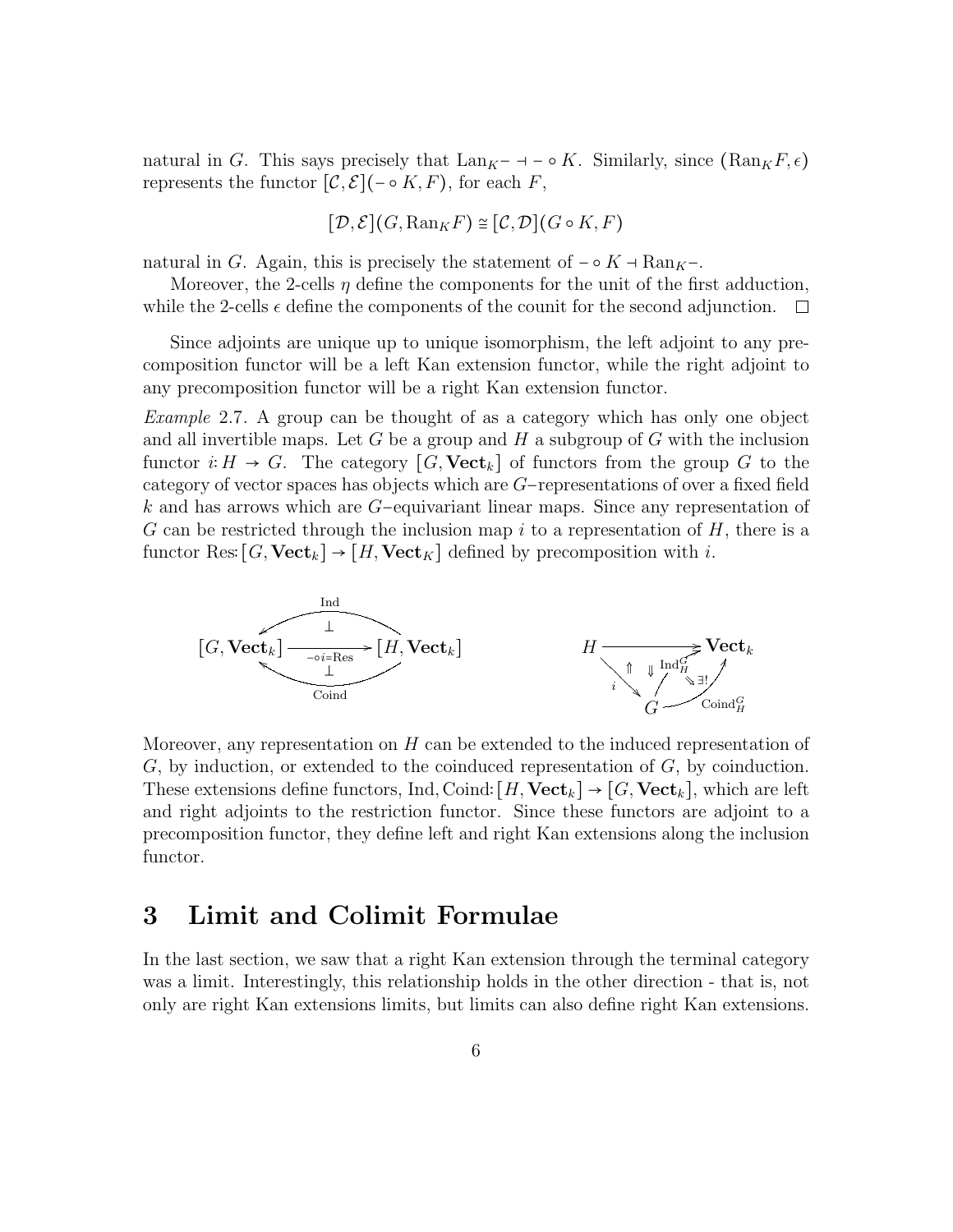In this section, we will show how right Kan extensions can be calculated at each object by taking limits. Dually, we show left Kan extensions can be computed through pointwise colimits. This gives easy conditions for when left and right Kan extensions must exist, as well as when the natural transformation of the extension will be a natural isomorphism.

To use a limit formula to calculate the Kan extensions, not surprisingly, requires that certain limits exist. Specifically, we need the limits over the comma category  $(d \downarrow K)$  to exist for each  $d \in \mathcal{D}$ . Note that to create these comma categories now requires working in **Cat** rather than an arbitrary 2-category, since we refer to objects and maps within the category D.



The comma category  $(d \downarrow K)$  has objects which are pairs  $(f : d \rightarrow Kc, c \in C)$ , and maps  $h: (f, c) \rightarrow (f', c')$  which are maps  $h: c \rightarrow c'$  in C such that the triangle  $Kh \circ f = f'$ commutes. Along with each comma category there is a projection functor  $Q^d$ :  $(d \downarrow$  $K$ )  $\rightarrow$  C which maps  $(f, c)$  to c.

When the limit of the composite functor  $FQ^d$  exists for each  $d$ , not only does the right Kan extension exist, but the functor is given by taking the limit at each object and map of  $\mathcal{D}$ , and the natural transformation has components from each of the limiting cones over  $FQ^d$ . The following theorem and proof appear similarly as MacLane's Theorem X.3.1 in [6].

**Theorem 3.1.** *Given*  $K:\mathcal{C} \to \mathcal{D}$ *, let*  $F:\mathcal{C} \to \mathcal{E}$  *be a functor such that the composite*  $(d \downarrow K) \frac{Q^d}{d}$  $\rightarrow$  C  $\rightarrow$  *E has for each*  $d \in \mathcal{D}$  *a limit in*  $\mathcal{E}$ *, with limiting cone*  $\lambda$ *, written* 

$$
Rd = \text{Lim}((d \downarrow K) \xrightarrow{Q^d} \mathcal{C} \xrightarrow{F} \mathcal{E})
$$
\n(3.2)

*Then each*  $g: d \to d'$  *induces a unique arrow*  $Rg: \text{Lim} FQ^d \to \text{Lim} FQ^d'$ , so R is a *functor.* Moreover, for each  $c \in \mathcal{C}$ , the components  $\lambda_{1_{K_c}} = \epsilon_c$  *define a natural transformation, and*  $(R, \epsilon)$  *is the right Kan extension of*  $F$  *along*  $K$ *.* 

*Proof.* First, we want to show R as defined is indeed a functor; second, that  $\epsilon$  as defined is indeed natural; and finally, that the pair  $(R, \epsilon)$  is universal, and thus the right Kan extension.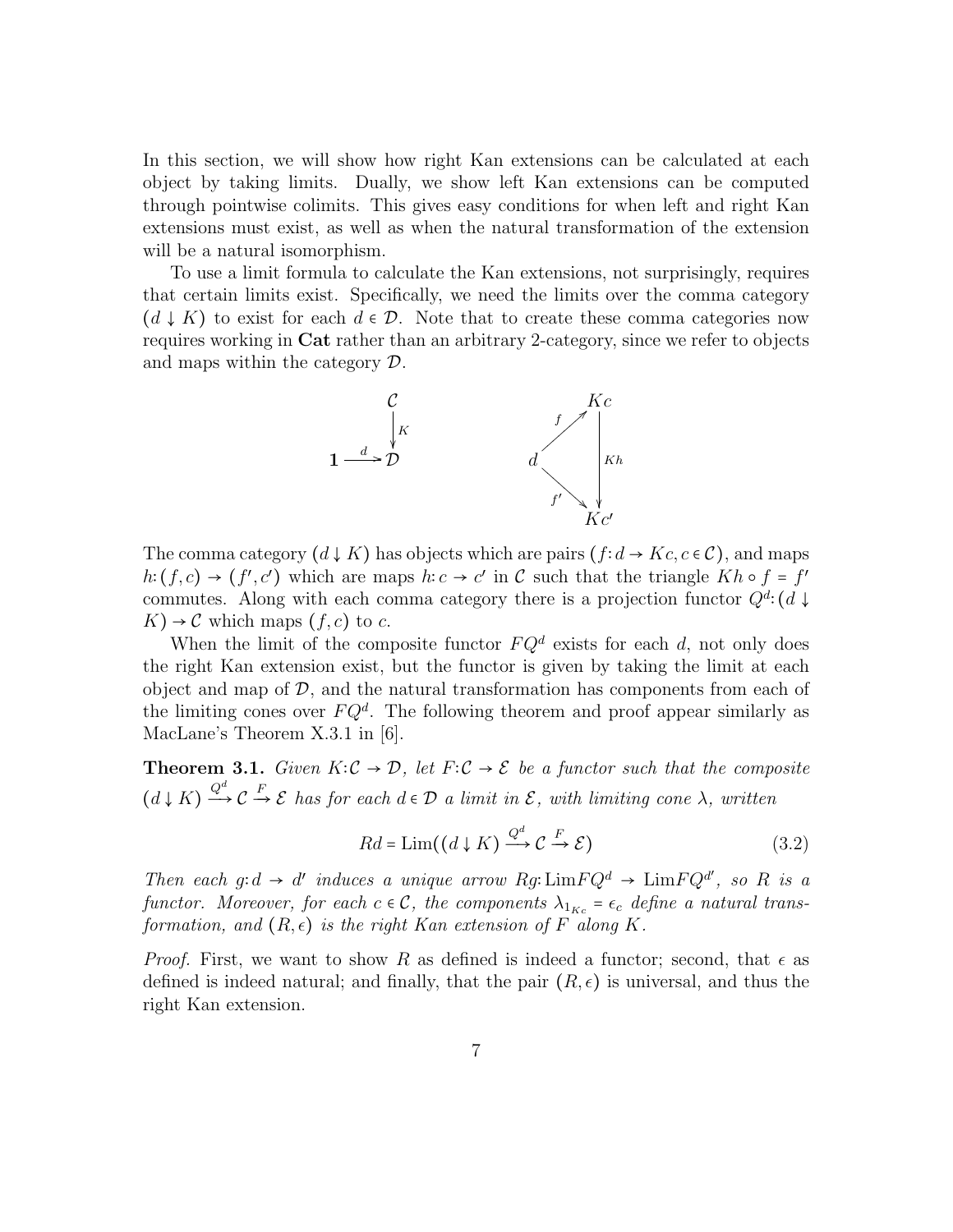Limits of  $FQ^d$  are functors out of  $(d \downarrow K)$ , and thus functors of *d*. Specifically, given some  $g: d \to d'$  and  $Q^{d'}: (d' \downarrow K) \to C$ , each  $f': d' \to Kc$  determines  $f'g \in (d \downarrow K)$ . Then we have limit cones over  $FQ^d$  and  $FQ^{d'}$ , with  $\lambda: \Delta_{Rd} \to FQ^d$  and  $\lambda': \Delta_{Rd'} \to$  $FQ^{d'}$ . The components  $\lambda_{f'g}: Rd \to Fc$  form a cone with vertex *Rd*. However, the components  $\lambda_{f}$ :  $R d' \rightarrow F c$  form a cone with vertex  $R d'$ . Since  $\lambda'$  was a limiting cone, there exists a unique arrow,  $Rg: Rd \rightarrow Rd'$  such that

$$
\underset{Rd'}{Rd} \xrightarrow{\lambda_{f'g}} Fc
$$
\n
$$
\underset{Rd'}{\overset{\lambda_{f'g}}{\longrightarrow}} Fc
$$
\n(3.3)

commutes for all  $f' \in (d' \downarrow K)$ . This makes  $R$  a functor from  $D$  to  $\mathcal{E}$ , as desired.

For each  $c \in \mathcal{C}$  the identity map  $1_{K_c} \in (K_c \downarrow K)$ , so the limiting cone  $\lambda$  has a component  $\lambda_{1_{K_c}}$ :  $RKc \to Fc$ , called  $\epsilon_c$ . Let  $h:c \to c'$  be a map in C. Then



commutes. The top triangle commutes because  $\lambda$  is a cone. The bottom triangle commutes by definition of  $Rg$  as shown in (3.3); specifically, let  $Kh = g$ . The top arrow  $\lambda_{1_{K_c}}$  is precisely  $\epsilon_c$ , while the bottom arrow  $\lambda'_{1_{K_c'}}$  is  $\epsilon_{c'}$ . Thus the outer square is exactly a naturality square for  $\epsilon$ , so  $\epsilon$ :  $RK \Rightarrow F$  is a natural transformation, as desired.

Let  $S: \mathcal{D} \to \mathcal{E}$  be a functor with  $\alpha: SK \Rightarrow F$  natural. Define  $\sigma: S \to R$  by component as the unique arrow which makes diagram (3.4) commute.

$$
Rd \xrightarrow{\lambda_f} Fc \xrightarrow{Fh} Fc'
$$
\n
$$
Sd \xrightarrow{Sf} SKc \xrightarrow{SKh} SKc'
$$
\n(3.4)

The right square commutes by the naturality of  $\alpha$ , and the composite maps  $\alpha_c \circ Sf$ form a cone with summit *Sd*. However,  $\lambda$  is a limit cone, so there exists some unique arrow  $\sigma_d$ :  $Sd \to Rd$  to make the left-hand square, and thus the whole diagram, commute. Now that  $\sigma$  is defined on components, we want to show that it defines a natural transformation.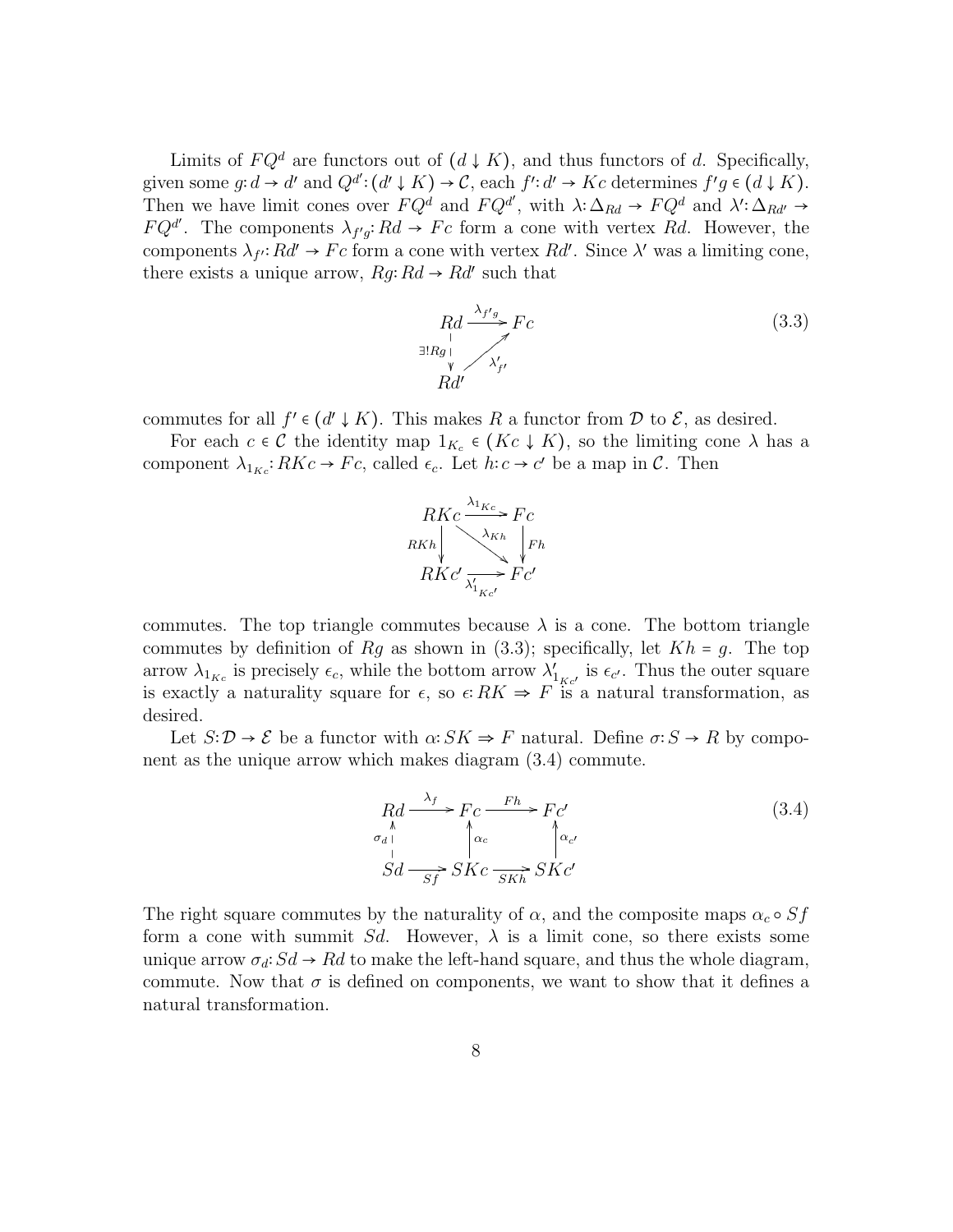In diagram (3.5), the outer rectangle and the right trapezoid commute by definition of  $\sigma_d$  and  $\sigma_{d'}$ . The top triangle commutes by definition of  $Rg$ , while the bottom triangle commutes by functoriality of *S*.



This yields  $\lambda'_{f'} \circ Rg \circ \sigma_d = \lambda'_{f'} \circ \sigma_{d'} \circ Sg$  for all  $f' \in (d' \downarrow K)$ , and  $g \in \mathcal{D}$ . However, since *λ*<sup> $\prime$ </sup> was a limit cone, this implies *Rg* ∘ *σ<sub>d</sub>* = *σ<sub>d</sub>* ∘ *Sg*, so *σ* is indeed natural.

Let  $d' = Kc$ ,  $f' = 1_{Kc}$ , and  $c = c'$ . Then the diagram (3.5) becomes



which holds for every *c*. Thus from the right trapezoid in diagram  $(3.6)$ ,  $\alpha = \epsilon \circ \sigma K$ , or *α* factors through  $\epsilon$ , as desired. From the outer rectangle, we get  $\lambda_q \circ \sigma_d = \alpha_c \circ Sg$ . However,  $\lambda$  was a limit cone and thus universal, so  $\sigma$  is completely determined by *α* and *S*, and therefore is unique. This means that the pair  $(S, \alpha)$  factors uniquely through  $(R, \epsilon)$ , so  $(R, \epsilon)$  is the right Kan extension of *F* along *K*, as desired. through  $(R, \epsilon)$ , so  $(R, \epsilon)$  is the right Kan extension of F along K, as desired.

Dually, left Kan extensions can be computed pointwise through colimits, if all the proper colimits exist. Then,

$$
\text{Lan}_K F(d) = \text{Colim}((K \downarrow d) \xrightarrow{\bar{Q}^d} \mathcal{C} \xrightarrow{F} \mathcal{E}) \tag{3.7}
$$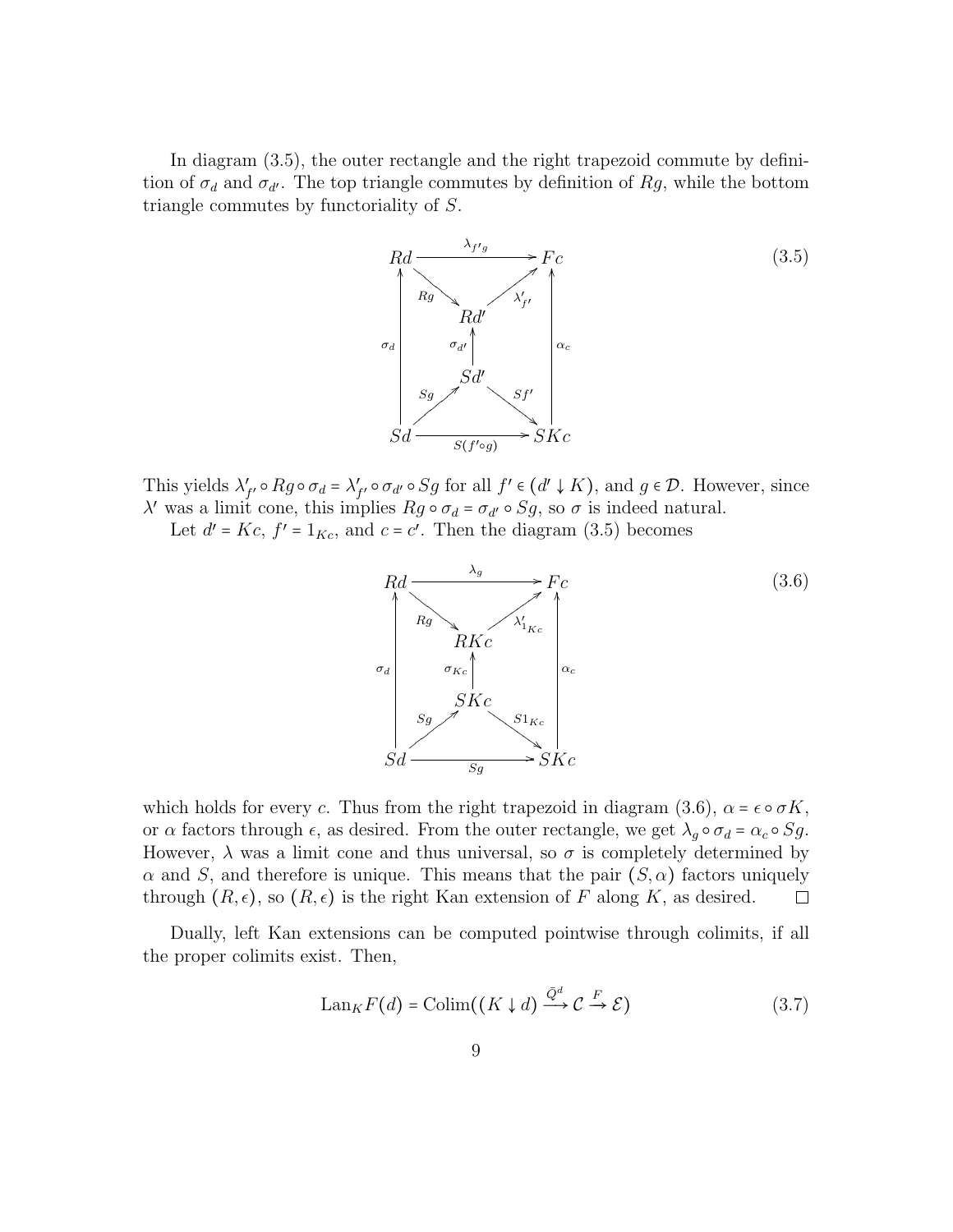That is,  $\text{Lan}_K F$  is computed pointwise by taking the colimit of F composed with the projection out of  $(K \downarrow d)$ , where  $(K \downarrow d)$  is the comma category with objects being pairs  $(c \in \mathcal{C}, f: Kc \to d)$ , and the projection map  $\overline{Q}^d: (K \downarrow d) \to \mathcal{C}$  maps  $(c, f)$  to *c*.

*Example* 3.8*.* Directed graphs are objects of the functor category  $[\{E \Rightarrow V\}$ , **Set**], where the category  $\{E \Rightarrow V\}$  is the category with two objects, *E* and *V*, and four maps,  $1_E, 1_V, s, t$ . There is a forgetful functor  $U: \{E \Rightarrow V\}$ , **Set**  $\rightarrow$  **Set** which takes a graph to its set of vertices. This forgetful functor is given by restricting along the functor from the terminal category **1**. Since  $\begin{bmatrix} 1, \text{Set} \end{bmatrix} = \text{Set}$ , we can compute a left and right adjoint to the forgetful functor by using the formulas of Theorem 3.1 and its dual, equation (3.7).



The colimit formula of equation (3.7) allows us to calculate the left Kan extension at the objects *V* and *E*. Thus

$$
(\mathrm{Lan}_V S)V = \mathrm{Colim}((V \downarrow V) \xrightarrow{\bar{Q}^E} \mathbf{1} \xrightarrow{S} \mathbf{Set}) = \coprod_{\mathbf{1}} S = S
$$

Here the comma category  $(V \downarrow V)$  is equal to the terminal category, since it has one element  $1_V$ , so the coproduct of *S* indexed by **1** is simply the set *S*. To calculate the extension at *E*,

$$
(\mathrm{Lan}_V S)E = \mathrm{Colim}((V \downarrow E) \xrightarrow{\bar{Q}^E} \mathbf{1} \xrightarrow{S} \mathbf{Set}) = \emptyset
$$

since the comma category  $(V \downarrow E)$  is empty. Thus, the left adjoint to the forgetful functor takes a set and maps it to the graph which has vertices of the set, but no edges.

Dually, the limit formula of Theorem 3.1 gives the right Kan extension at the object *V* as

$$
(\text{Ran}_V S)V = \text{Lim}((V \downarrow V) \xrightarrow{Q^E} \mathbf{1} \xrightarrow{S} \mathbf{Set}) = \prod_{\mathbf{1}} S = S
$$

Again the comma category  $(V \downarrow V) = 1$ , so the product over 1 is simply *S*. At the object *E*,

$$
(\text{Ran}_V S)E = \text{Lim}((E \downarrow V) \xrightarrow{Q^E} \mathbf{1} \xrightarrow{S} \mathbf{Set}) = \prod_{(s,t)} S = S \times S
$$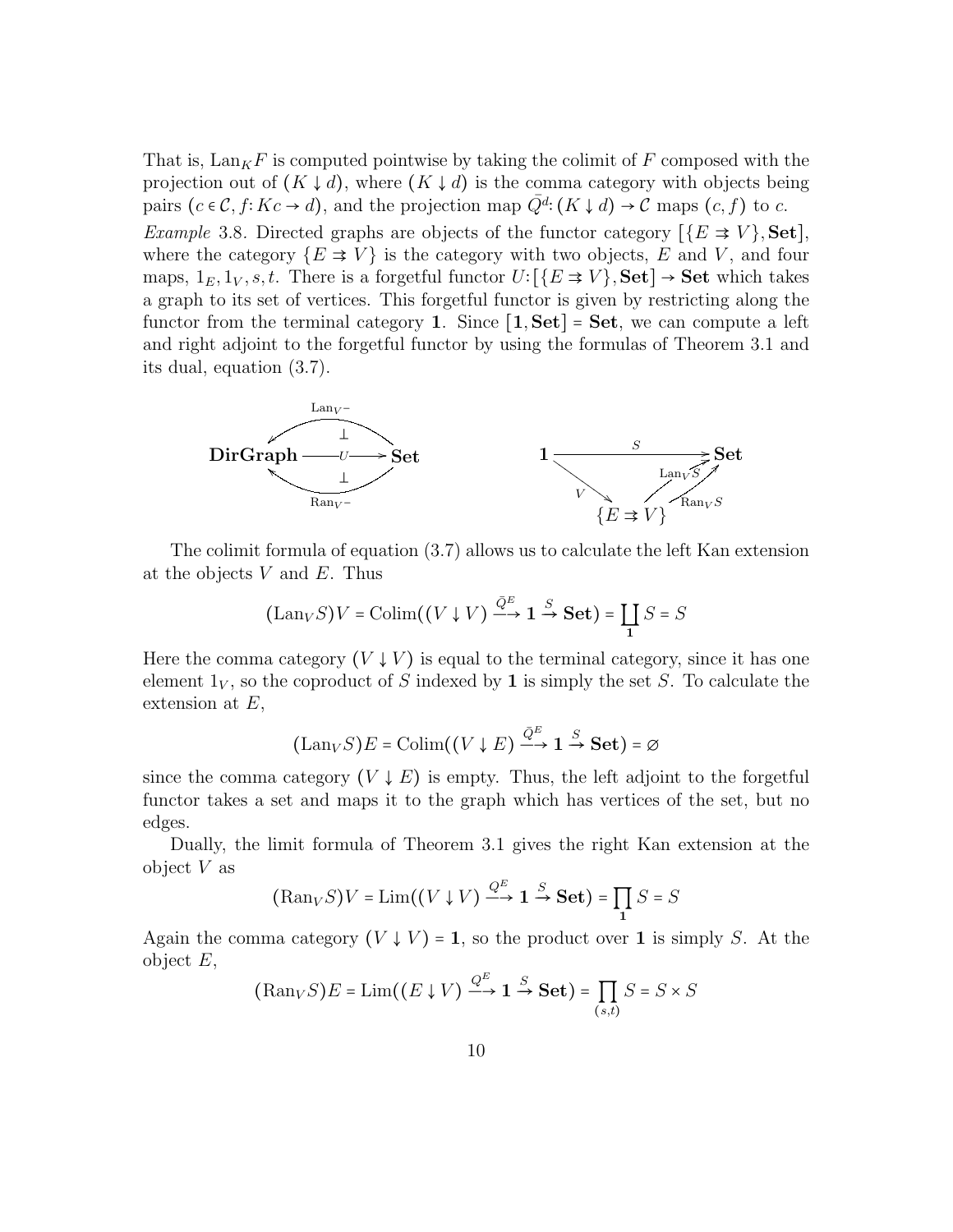since the comma category  $(E \downarrow V)$  has two disconnected objects, *s* and *t*. Thus, the right adjoint to *U* takes a set *S* and maps it to the chaotic graph which has vertices of the set, and two edges between every vertex, one in each direction.



If *G* is a graph with vertices *v* and edges *e*, then a map of sets  $S \rightarrow v$  is a natural transformation  $S \Rightarrow GV$ , and this is the same thing as a map of graphs  $\text{Lan}_V S \Rightarrow G$ because Lan<sub>V</sub>S is a discrete. Similarly, a set map  $v \rightarrow S$  is the same as a map of graphs  $G \Rightarrow \text{Ran}_V S$  because  $\text{Ran}_V S$  defines the chaotic graph which has all possible edges. Thus the Kan extensions calculated pointwise by limits and colimits do indeed define adjoints to the forgetful functor.

**Corollary 3.9.** When  $C$  *is small, right Kan extensions exist when*  $E$  *is complete, while left Kan extensions exist when*  $\mathcal{E}$  *is cocomplete.* 

*Proof.* When C is small and E complete, then all the proper limits of  $(d \downarrow K) \frac{Q^d}{d}$  $\longrightarrow$  C *F* $\rightarrow$  $\mathcal E$  exist, so the right Kan extension can be computed pointwise through these limits. Dually, when C small and E cocomplete, all the colimits of  $(K \downarrow d) \stackrel{\bar{Q}d}{\longrightarrow}$  $\longrightarrow$  C  $\stackrel{F}{\rightarrow}$  *E* exist, so the left Kan extension can be computed pointwise through these colimits.

*Example* 3.10. When  $\mathcal{E} = \mathbf{Set}$ , then  $\mathcal{E}$  is both complete and cocomplete. When  $\mathcal{C}$ is small, all functors  $F: \mathcal{C} \to \mathbf{Set}$  have both right and left Kan extensions along all functors  $K: \mathcal{C} \to \mathcal{D}$ . This is the case that was originally studied by Kan in his paper on adjoint functors where he introduces the Kan extension as a pointwise limit [4].



Specifically, any functor  $F: \mathcal{C} \to \mathbf{Set}$  has both right and left Kan extensions along  $1_c$ :  $C \rightarrow C$ . The universal property of both right and left Kan extensions says that both  $\text{Ran}_I F$  and  $\text{Lan}_I F$  will be simply *F* itself, with the identity transformation  $1_F$ :  $F \Rightarrow F$  being equal to both  $\eta$  and  $\epsilon$ .

**Corollary 3.11.** When *K* is fully faithful,  $\epsilon$ **:** Ran<sub>*K*</sub>*F*  $\circ$  *K*  $\Rightarrow$  *F* is an isomorphism.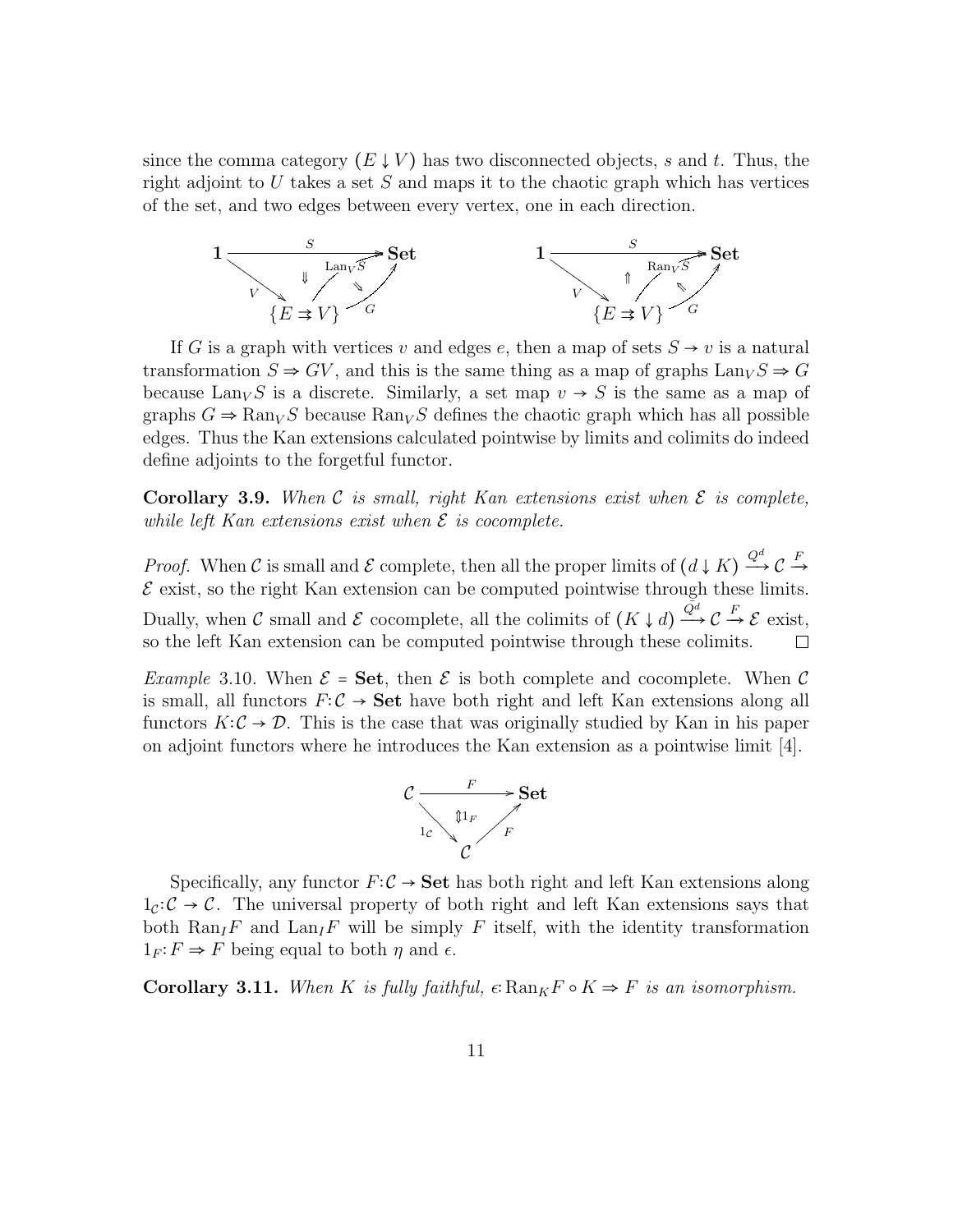*Proof.* When *K* is fully faithful, every  $f: Kc \to Kc'$  can be written as  $f = Kh$  for some unique  $h: c \to c'$  in C. Thus the object  $(1_{Kc}, Kc)$  is initial in the comma category  $(Kc \downarrow K)$ , so the limit can be found by evaluating at the initial object. Thus

$$
(\mathrm{Ran}_K F)Kc = \mathrm{Lim}((Kc \downarrow K) \xrightarrow{Q^{Kc}} \mathcal{C} \xrightarrow{F} \mathcal{E}) = Fc
$$

This makes  $\epsilon_c = 1$ , for all  $c \in \mathcal{C}$ , so  $\epsilon$  is an isomorphism.

#### **4 Preserving Extensions**

How do Kan extensions interact with other functors, specifically when composed with other functors? In this section we look at functors which are said to *preserve* Kan extensions. A functor preserves a Kan extension when composing then extending is equivalent to extending then composing. We show that left adjoints preserve left Kan extensions, while right adjoints will preserve right adjoints. These connections with adjoints run deeper. We will show an adjoint functor theorem which says the existence of an adjoint is conditional on a functor having and preserving certain Kan extensions.

**Definition 4.1.** A functor  $L: \mathcal{E} \to \mathcal{F}$  preserves a left Kan extension (Lan<sub>K</sub>F,  $\eta$ ) of F along *K* if  $L \circ \text{Lan}_K F$  is a left Kan extension of  $LF$  along *K* with counit  $L\eta$ .



Dually, a functor  $R: \mathcal{E} \to \mathcal{F}$  preserves a right Kan extension ( $\text{Ran}_K F, \epsilon$ ) of F along *K* if  $R \circ \text{Ran}_K F$  is a right Kan extension of  $RF$  along *K* with unit  $Re$ .



The following theorem and proof closely follows the arguments of Lemma 1.3.3 in Riehl [8].

**Theorem 4.2.** *Left adjoints preserve left Kan extensions.*

 $\Box$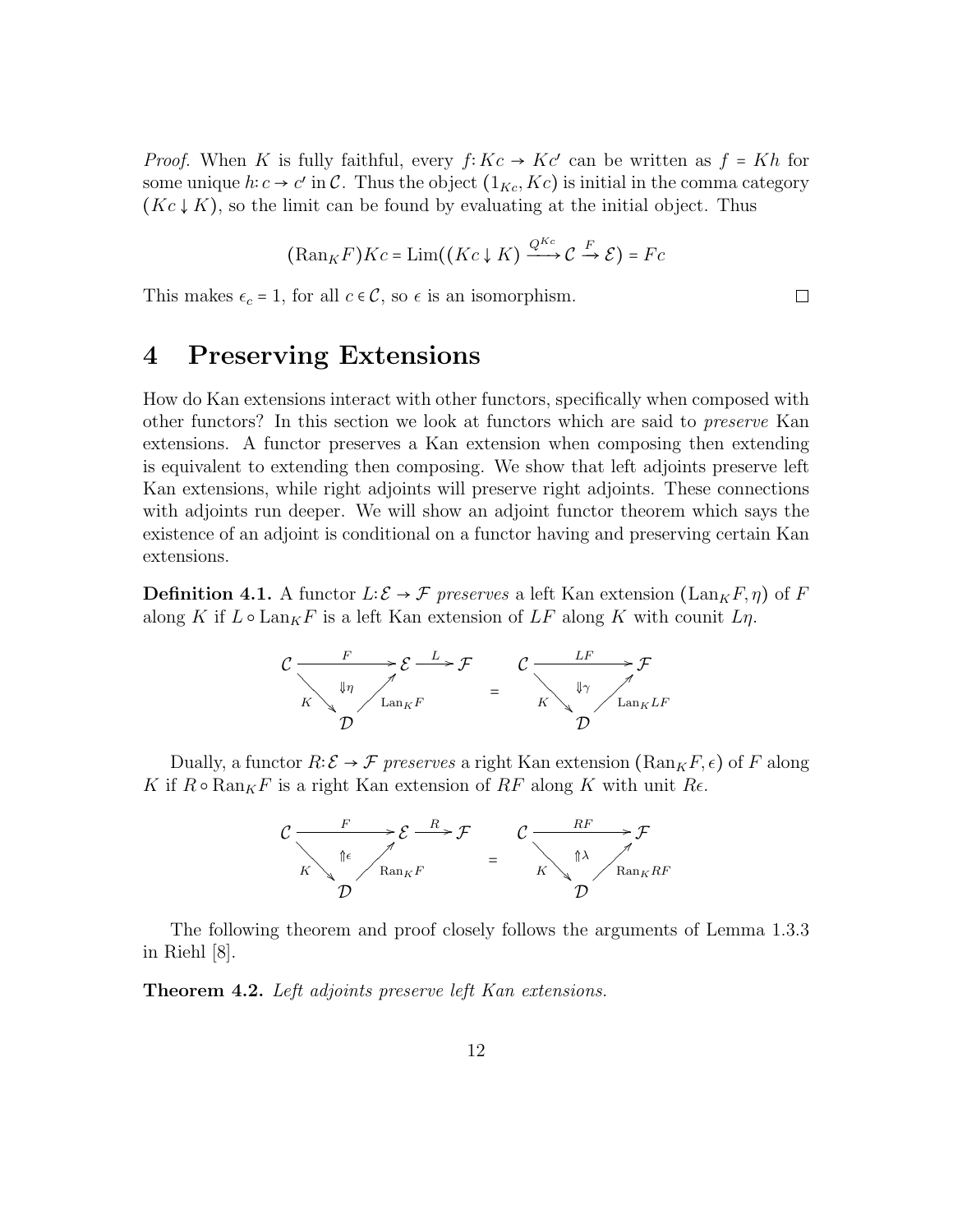*Proof.* Let  $L: \mathcal{E} \to \mathcal{F}$  be left adjoint to  $R: \mathcal{F} \to \mathcal{E}$ , with unit  $\iota: 1_{\mathcal{E}} \to R \circ L$  and counit  $\nu: L \circ R \Rightarrow 1_{\mathcal{F}}$  This adjunction gives, for each  $H: \mathcal{D} \to \mathcal{F}$  and each  $G: \mathcal{D} \to \mathcal{E}$  the isomorphism

$$
[\mathcal{D},\mathcal{F}](LG,H) \cong [\mathcal{D},\mathcal{E}](G,RH)
$$

Thus letting *G* be the left Kan extension of *F* along *K*,

$$
[\mathcal{D}, \mathcal{F}](L\text{Lan}_K F, H) \cong [\mathcal{D}, \mathcal{E}](\text{Lan}_K F, RH)
$$
  

$$
\cong [\mathcal{C}, \mathcal{E}](F, RHK)
$$
  

$$
\cong [\mathcal{C}, \mathcal{F}](LF, HK)
$$

However, this isomorphism is simply the universal property of left Kan extensions, so  $L\text{Lan}_K F = \text{Lan}_K LF$ .

To find the unit of the extension, let  $H = L \text{Lan}_K F$  and follow  $1_{L \text{Lan}_K F}$  through the chain of isomorphisms, as shown:

$$
1_{L\mathrm{Lan}_KF}\mapsto \iota_{\mathrm{Lan}_KF}\mapsto \iota_{\mathrm{Lan}_KF\circ K}\circ \eta \mapsto \nu_{L\mathrm{Lan}_KF\circ K}\circ L\iota_{\mathrm{Lan}_KF\circ K}\circ L\eta
$$

By one of the triangle identities of the adjunction  $L \to R$ , the last element in the chain of isomorphisms simplifies, with  $ν_{L\text{Lan}_KF \circ K} \circ Lι_{L\text{an}_KF \circ K} \circ Lη = Lη$ . Thus ( $L\text{Lan}_KF, Lη$ ) is the left Kan extension of LF along K, as desired. □ is the left Kan extension of LF along K, as desired.

Dually, right adjoints preserve right Kan extensions.

*Example* 4.3. The forgetful functor  $U: \textbf{Top} \to \textbf{Set}$  has both left and right adjoints. The functor *<sup>D</sup>*∶**Set** <sup>→</sup> **Top**, which assigns a set the discrete topology is left adjoint to *<sup>U</sup>*, while the functor *<sup>I</sup>*∶**Set** <sup>→</sup> **Top**, which assigns a set the indiscreet topology, is right adjoint to *U*. Thus the functor *U* preserves both left and right Kan extensions.



**Corollary 4.4.** If  $(\text{Ran}_K F, \epsilon)$  *is a right Kan extension and*  $\mathcal E$  *is locally small and has all small copowers, then for each*  $e \in \mathcal{E}$  *the functor*  $\mathcal{E}(e, \text{Ran}_K F-) : \mathcal{D} \to \mathbf{Set}$  *is the right Kan extension of*  $\mathcal{E}(e, F-)$ :  $\mathcal{C} \rightarrow$  **Set***, with counit*  $\mathcal{E}(e, \epsilon)$ :  $\mathcal{E}(e, \text{Ran}_K F \circ K-)$  ⇒ E(*e, F*−)*.*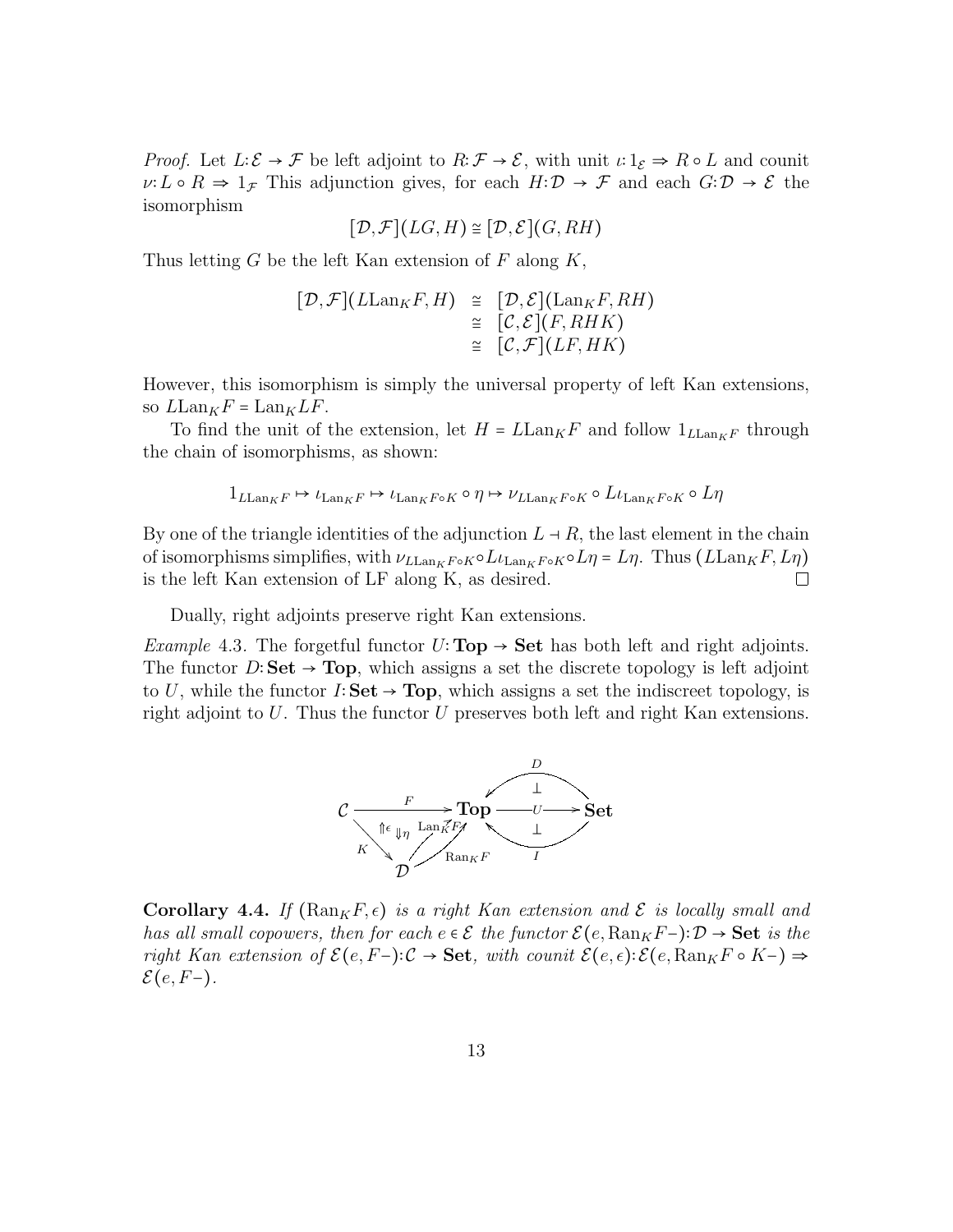*Proof.* The functor  $\mathcal{E}(e, -): \mathcal{E} \to \mathbf{Set}$  is the right adjoint of the copower functor, the functor which maps x to  $\prod_{\alpha} e$ functor which maps  $x$  to  $\prod_{x} e$ 

Both MacLane [6] and Borceux [1] prove the following adjoint functor theorem. Here, we give a 2-categorical reinterpretation of the standard proof.

**Theorem 4.5.** *A functor*  $R: \mathcal{C} \to \mathcal{D}$  *has a left adjoint if and only if the right Kan extension of*  $1_c$  *along*  $R$  *exists and is preserved by*  $R$ *. When this is the case,*  $\text{Ran}_R 1_c$  → *R* and  $\epsilon$ **:**  $\text{Ran}_R1_c \circ R \Rightarrow 1_c$  *for the Kan extension is the counit of the adjunction.* 

*Proof.* Assume  $L \dashv R$  with unit  $\eta: 1_{\mathcal{D}} \Rightarrow RL$  and counit  $\epsilon: LR \Rightarrow 1_{\mathcal{C}}$ . The the triangle identities are given by



Then for all pairs  $(H:C \rightarrow C, \gamma: HR \Rightarrow 1_{\mathcal{C}})$ , the following diagrams are equal thanks to the first triangle identity (4.6).



This shows the existence of a factorization of  $(H, \gamma)$  through the pair  $(L, \epsilon)$ . To show the factorization is unique, let  $\alpha$ <sup>*:*</sup>  $H \Rightarrow L$  be a factorization of  $\gamma$ *.* Then

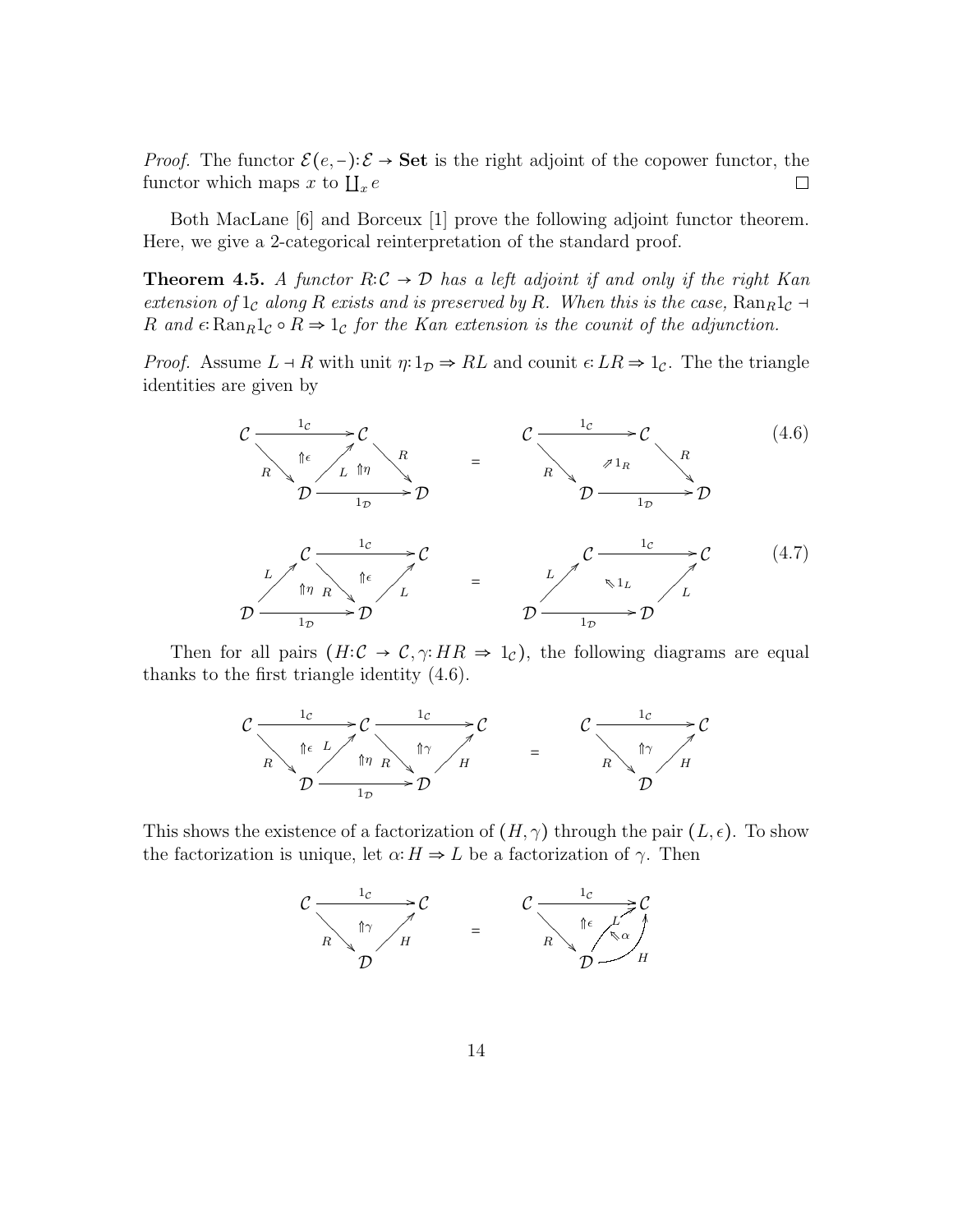Adding the *η* 2-cell on to both sides yields



The right hand side simplifies by the second triangle identity (4.7), giving



which shows the factorization through  $\eta$  is unique. Thus, the pair  $(L, \epsilon)$  is the right Kan extension of  $1<sub>c</sub>$  along *R*.

To show *R* preserves this extension, consider a pair  $(S: \mathcal{D} \to \mathcal{D}, \lambda: SR \Rightarrow R)$ . Using the same method as above, we can use the first triangle identity (4.6) to show that *λ* factors through *Rϵ*.



And again, we can use the second triangle identity (4.7) to show this factorization is unique. Let  $\beta: S \Rightarrow LR$  be a factorization of  $\lambda$  through  $Re$ , then



where the left equality holds thanks to the second triangle identity  $(4.7)$  and the right equality holds since *β* was defined as a factorization of *λ* through *Rϵ*. Since factorization is unique, the pair  $(RL, Re)$  is the right Kan extension of R along R; in other words, *R* preserves the extension *L*. Thus if  $L \rightarrow R$ ,  $L = \text{Ran}_R 1_c$  and *R* preserves this extension, as desired.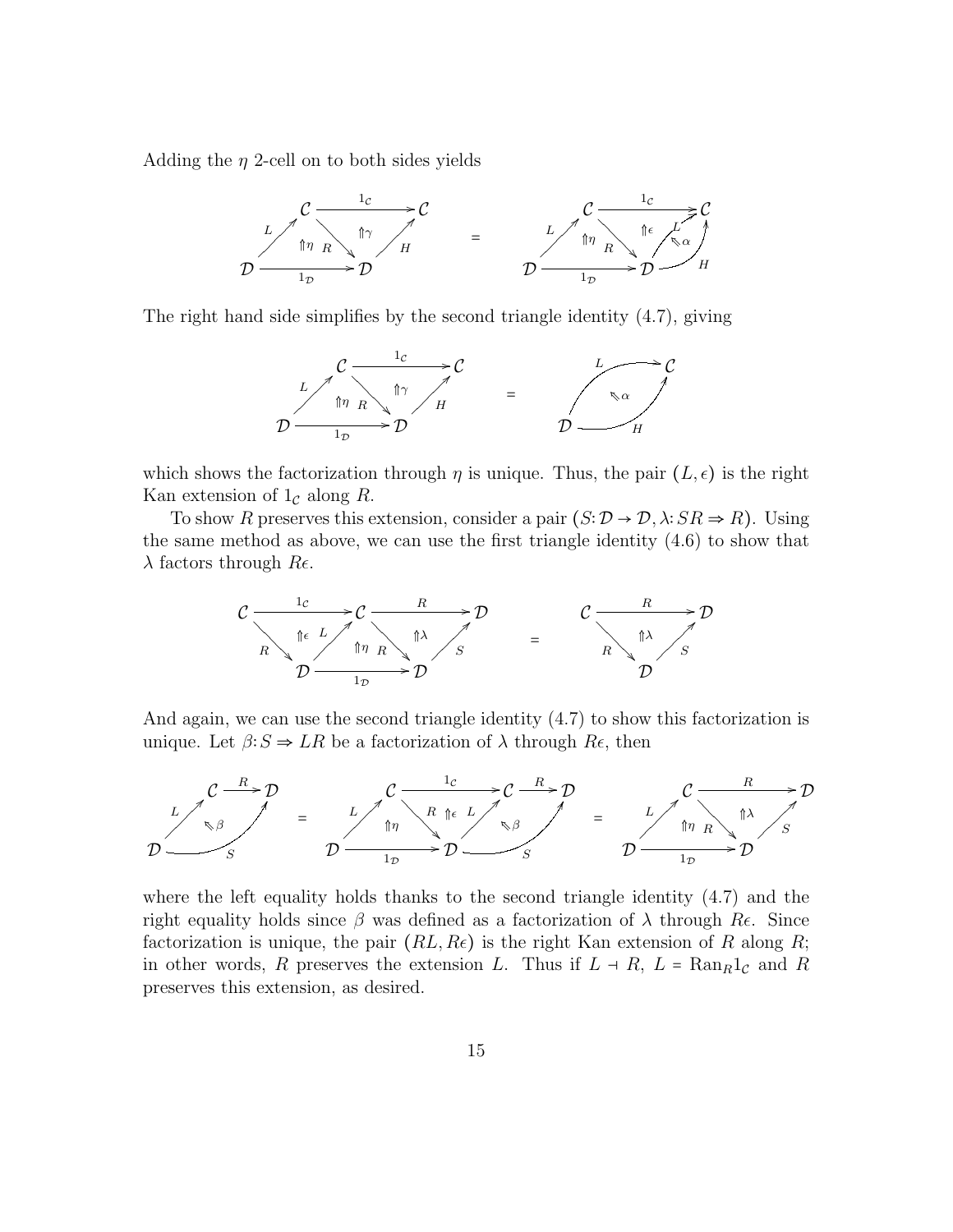Now assume  $L = \text{Ran}_R 1_c$  and  $RL = \text{Ran}_R R$  with counts of  $\epsilon$  and  $R\epsilon$  respectively.



The universal properties of  $\text{Ran}_R 1_{\mathcal{C}}$  and  $\text{Ran}_R R$  yield unique factorizations for every *S* and *H*.

Define *η* to be the unique factorization from the pair  $(1_{\mathcal{D}}, 1_R: R \Rightarrow R)$  for the extension  $RL = \text{Ran}_R R$ , that is the unique natural transformation  $1_{\mathcal{D}} \Rightarrow RL$  such that the following equality holds



This definition defines both a unit and a counit of an adjunction, and shows one triangle identity (4.6). To show the other triangle identity, consider



The first equality holds by our definition of  $\eta$ , the second by reducing the identity two cell  $1_R$  and the third by adding the identity two cell  $1_L$ . Since L was a right Kan extension, the factorization from *L* to *L* must be unique, so



Which is the other triangle identity (4.7). Thus  $L = \text{Ran}_R 1_C$  and  $RL = \text{Ran}_R R$  gives  $L \rightarrow R$  as desired.  $L \dashv R$  as desired.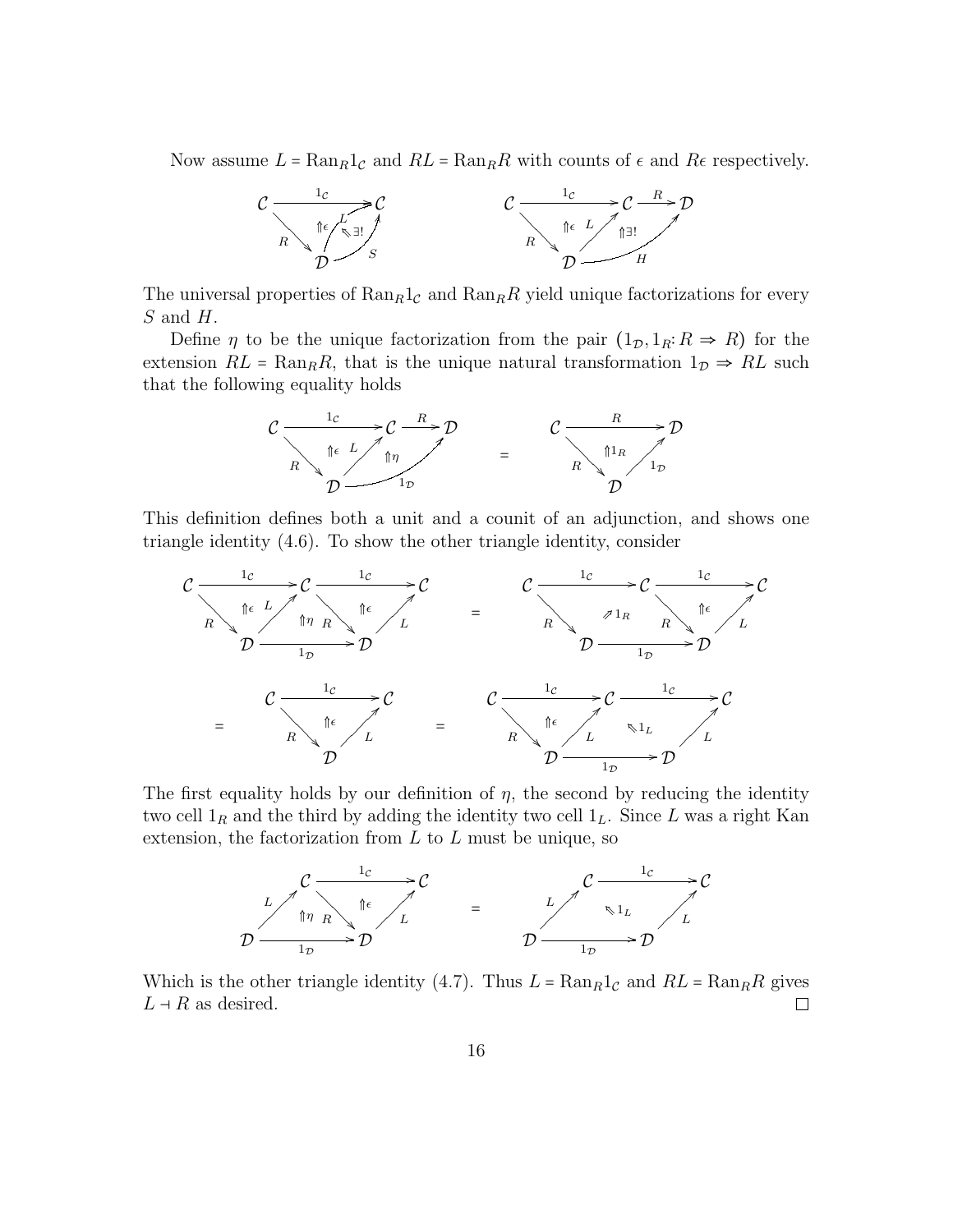#### **5 Pointwise Kan Extensions**

In this section, we introduce a new definition of a pointwise Kan extension. Although at first glance this definition of a pointwise right Kan extension appears only distantly related to our previous notion of "pointwise" defined extensions through limits, we will show the two notions of pointwise are equivalent. This will allow a very interesting example in which we return to the simple case of Kan extensions into **Set**, and end up proving the Yoneda Lemma in a very different manner than the usual proof. Finally, using the duality of **Cat** and **Cat***co*, we will show that two notions of pointwise are also equivalent in the case of left Kan extensions, better motivating our slightly peculiar definition of a pointwise left Kan extension.

**Definition 5.1.** If  $\mathcal{E}$  has small hom sets, a right Kan extension of  $F$  along  $K$  is *pointwise* if it is preserved by representable functors  $\mathcal{E}(e, -): \mathcal{E} \to \mathbf{Set}$  for all  $e \in \mathcal{E}$ .



**Definition 5.2.** If  $\mathcal{E}$  has small hom sets, a left Kan extension of  $F$  along  $K$  is *pointwise* if it is preserved by functors  $\mathcal{E}(-, e): \mathcal{E} \to \mathbf{Set}^{op}$  for all  $e \in \mathcal{E}$ .



*Example* 5.3. Consider a right Kan extension of some functor  $F: \mathcal{C} \to \mathcal{E}$  along the unique functor  $K: \mathcal{C} \to \mathbf{1}$ . Example 2.4 showed  $\text{Ran}_K F$  was simply the limit of *F*. Since representable functors preserve limits,  $\mathcal{E}(e, \text{Lim}F) = \text{Lim}(\mathcal{E}(e, F-))$ , with the canonical universal cone. Put another way,



Thus representables preserving limits means any right Kan extension through the terminal category is a pointwise right Kan extension.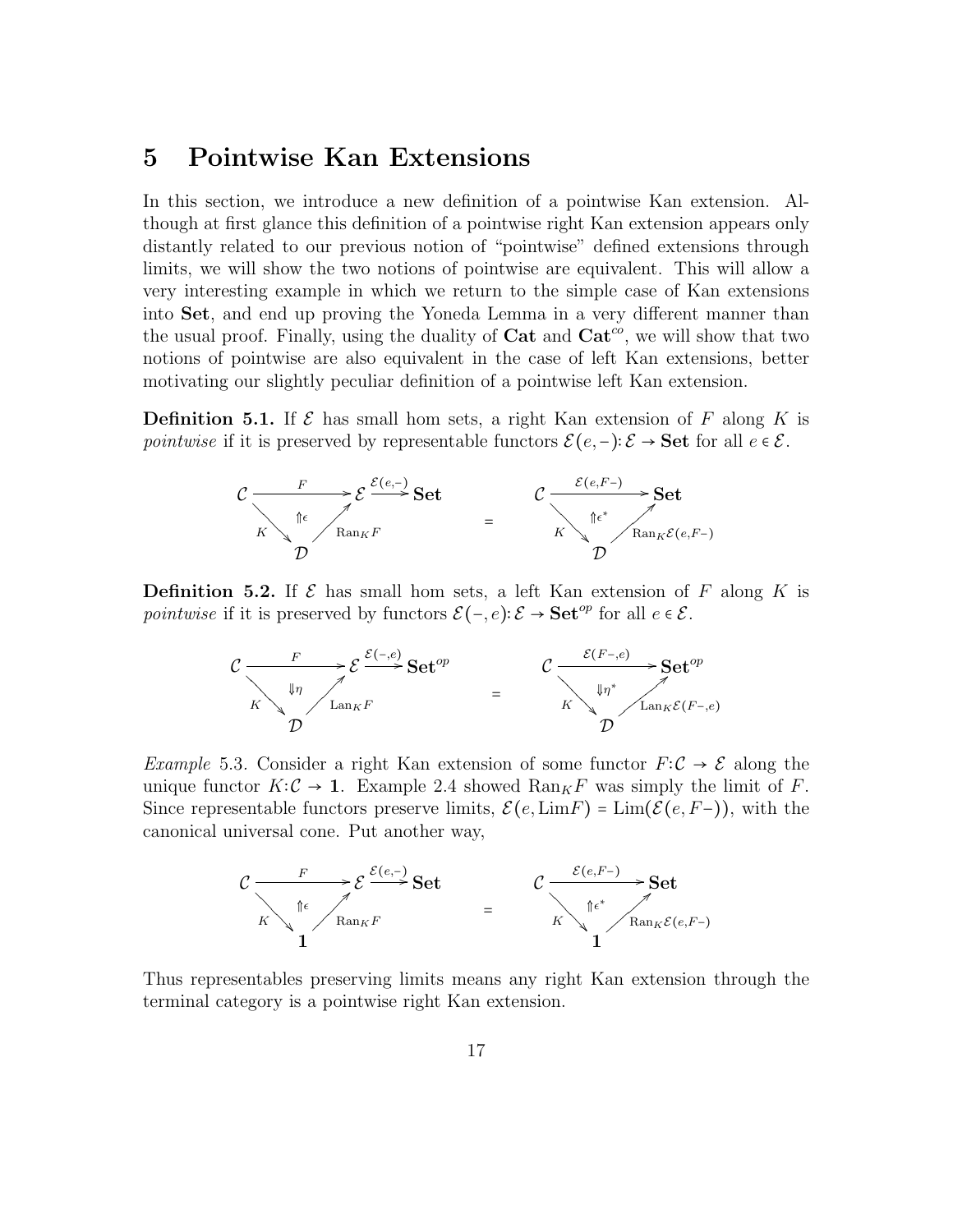Dually, consider a left Kan extension through the terminal category. In Example 2.4 we also showed  $\text{Lan}_K F$  was a colimit of *F*. Since representable functors reverse colimits,  $\mathcal{E}(\text{Lan}_K F, e) = \mathcal{E}(\text{Colim} F, e) = \text{Lim}(\mathcal{E}(F-, e))$  where  $\mathcal{E}(F-, e): \mathcal{C} \to \text{Set}^{op}$ , again with the canonical universal cone. Thus,



Note that  $\eta^*$  has components in **Set**<sup>*op*</sup>, so  $\eta_c^*$ : Lim $(\mathcal{E}(F-, e)) \to \mathcal{E}(Fc, e)$ , and thus  $\eta^*$ indeed acts as a limiting cone for  $\mathcal{E}(F-,e)$ , rather than a colimit cone as it might first appear. Thus any left Kan extension through the terminal category is a pointwise left Kan extension.

**Lemma 5.4.** *Given functors*  $K: \mathcal{C} \to \mathcal{D}$  *and*  $F: \mathcal{C} \to \mathcal{E}$ *, there is a bijection* 

$$
[(d \downarrow K), \mathcal{E}](\Delta_e, FQ^d) \cong [\mathcal{C}, \mathbf{Set}](\mathcal{D}(d, K-), \mathcal{E}(e, F-))
$$

where the left hand side is equivalent to the cones over  $FQ<sup>d</sup>$  with vertex  $e$ .

*Proof.* A natural transformation  $\tau : \Delta_e \Rightarrow FQ^d$  assigns to each  $f : d \to Kc \in (d \downarrow K)$ and each  $c \in \mathcal{C}$  an arrow  $\tau(f, c) : e \to Fc$  subject to the condition that for each  $h : c \to c'$ , the following triangle commutes.



However, each natural transformation  $\beta: \mathcal{D}(d, K-) \Rightarrow \mathcal{E}(e, F-)$  assigns to each  $c \in C$  and each  $f: d \to Kc \in (d \downarrow K)$  an arrow  $\beta_c f: e \to Fc$  subject to the naturality condition that for each  $h: c \to c'$ , the square below commutes.

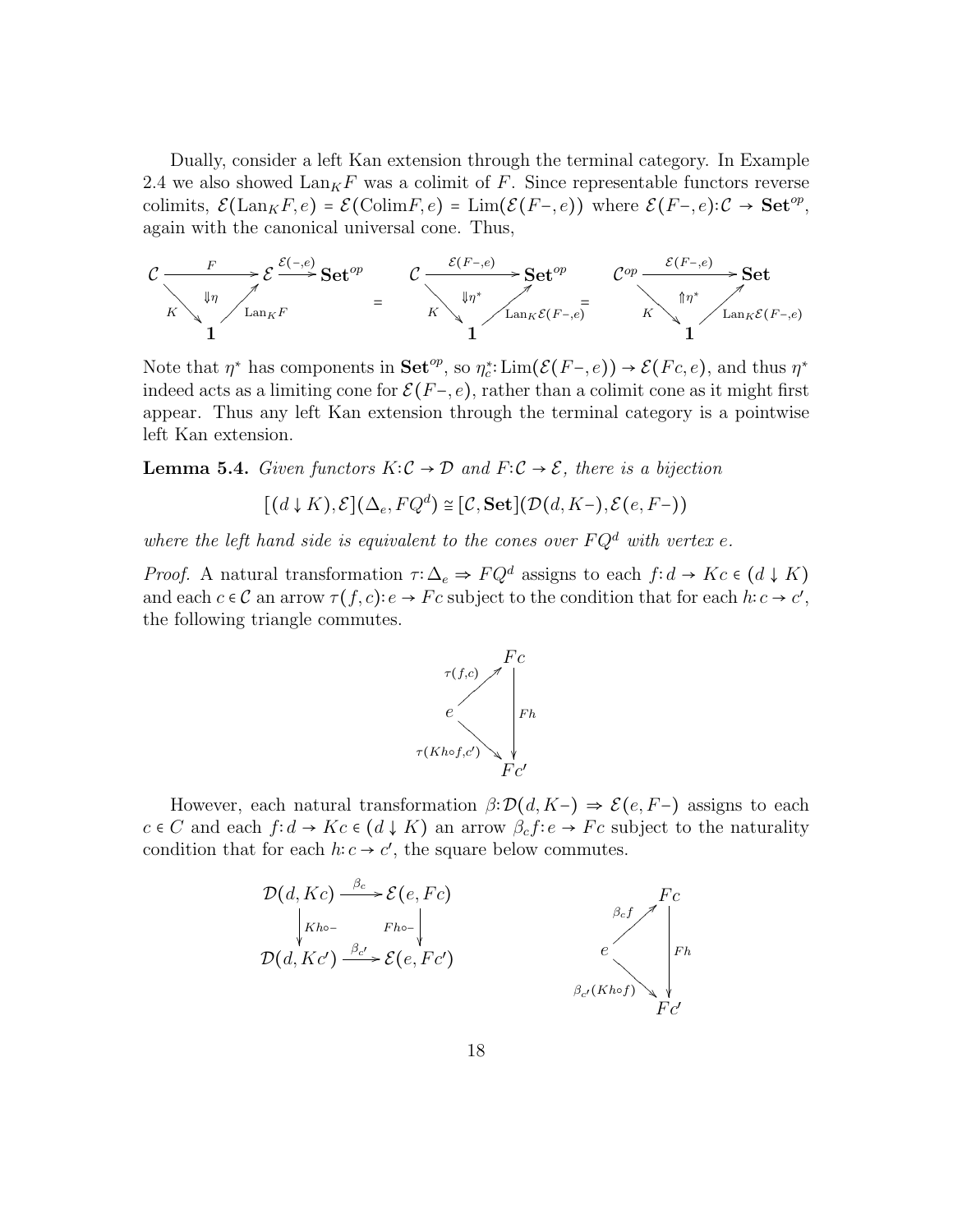However, the requirement that the square commutes is equivalent to the requirement that for each  $f \in (d \downarrow K)$ , the triangle above commutes. Thus the bijection between  $[(d \downarrow K), \mathcal{E}](\Delta_e, FQ^d)$  and  $[\mathcal{C}, \mathbf{Set}](\mathcal{D}(d, K^-), \mathcal{E}(e, F^-))$  becomes clear, as  $\tau(f, c)$  maps to  $\beta_c f$ , and vice versa.  $\tau(f, c)$  maps to  $\beta_c f$ , and vice versa.

A similar proof to the following theorem, and the previous lemma, appear as Theorem X.5.3 in MacLane [6].

**Theorem 5.5.** *A functor*  $F: \mathcal{C} \to \mathcal{E}$  *has a pointwise right Kan extension if and only if*  $(d \downarrow K) \frac{Q^d}{d}$  $\overrightarrow{C}$  $\frac{F}{\sigma}$  **E** has a limit for all *d.* Then  $\text{Ran}_K F$  is given by the pointwise *limit formula of Theorem 3.1.*

*Proof.* Since representable functors preserve limits, any right Kan extension given by the limit formula will be pointwise. Thus one direction is obvious.

Conversely, assume for each  $e \in \mathcal{E}$  the functor  $\mathcal{E}(e, F-) : \mathcal{C} \to \mathbf{Set}$  has a right Kan extension along *K*,  $\mathcal{E}(e, \text{Ran}_K F-) : \mathcal{D} \to \mathbf{Set}$ . Then the Yoneda lemma gives

$$
\mathcal{E}(e, \mathrm{Ran}_K Fd) \cong [\mathcal{D}, \mathbf{Set}](\mathcal{D}(d, -), \mathcal{E}(e, \mathrm{Ran}_K F-))
$$

By the defining universal property of Kan extensions,

 $[\mathcal{D}, \mathbf{Set}](\mathcal{D}(d, -), \mathcal{E}(e, \mathrm{Ran}_K F-)) \cong [\mathcal{C}, \mathbf{Set}](\mathcal{D}(d, K-), \mathcal{E}(e, F-))$ 

Finally, by Lemma 5.4,

$$
[\mathcal{C},\mathbf{Set}](\mathcal{D}(d,K-),\mathcal{E}(e,F-)) \cong [(d\downarrow K),\mathcal{E}](\Delta_e,FQ^d)
$$

Thus,

$$
\mathcal{E}(e, \mathrm{Ran}_K Fd) \cong [(d \downarrow K), \mathcal{E}](\Delta_e, FQ^d)
$$

But this isomorphism simply says that the set of cones over  $FQ^d$  is represented by  $\text{Ran}_K F d$ , so the limit of  $F Q^d$  exists, and thus  $\text{Ran}_K F$  can be computed through the pointwise limit formula of Theorem 3.1.  $\Box$ 

While MacLane and others show the result of the following example using ends and coends, we have avoided introducing the calculus of ends by finding the same result in the pointwise limit formula.

*Example* 5.6*.* As in example 3.10, consider the right Kan extension of *F* along 1<sub>C</sub>. Since  $F = \text{Ran}_{1}cF$  with  $1_F = \epsilon$ , by Corollary 4.4, for each  $s \in$  Set the functor **Set**(*s, F*−) is the right Kan extension of **Set**(*s, F*−) with counit **Set**(*s,* 1<sub>*F*</sub>) =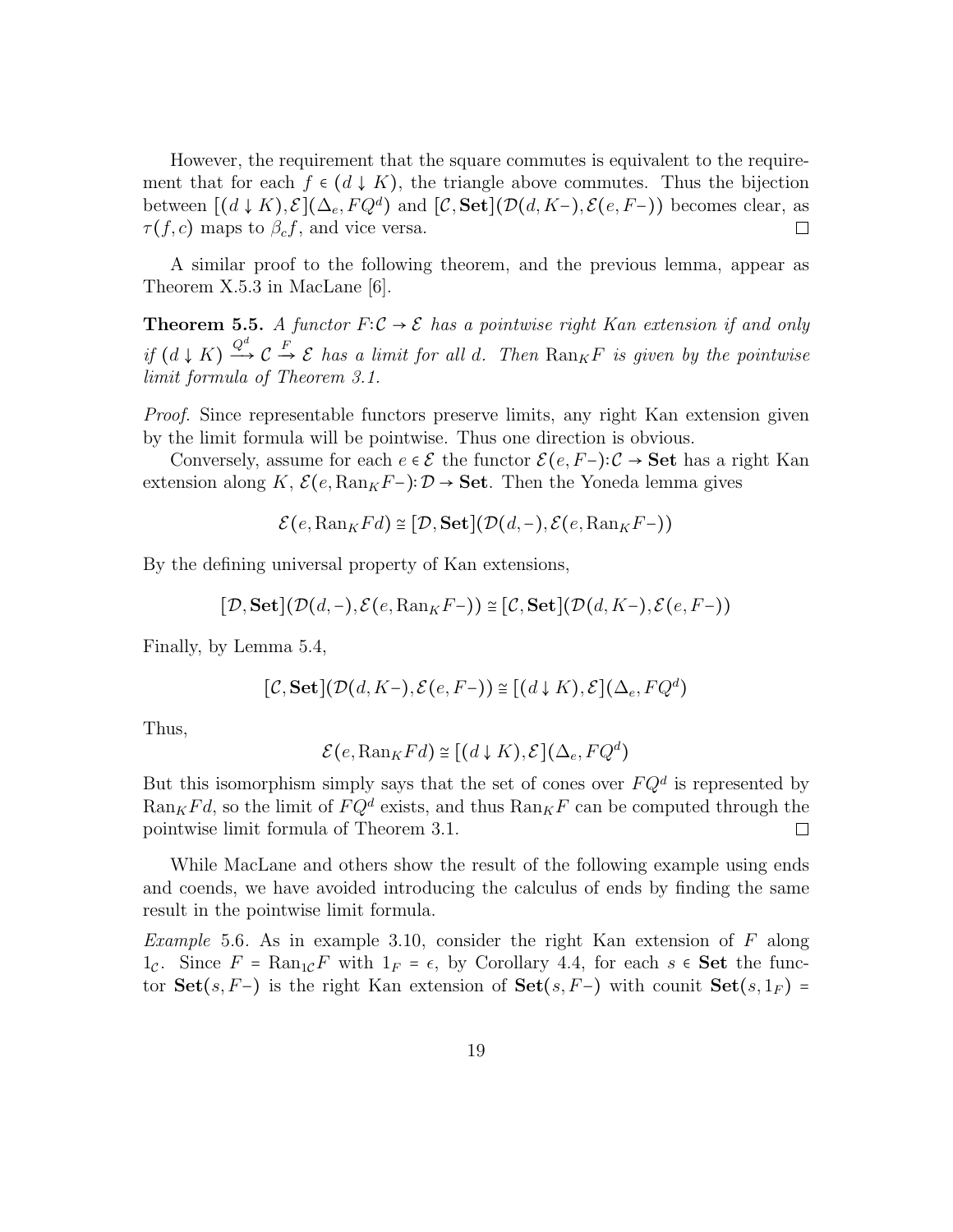$1_{\mathbf{Set}(s,F-)}$ . This simply says that the extension *F* along  $1_{\mathcal{C}}$  is preserved by all representable functors, making  $F = \text{Ran}_{1c} F$  a pointwise right Kan extension.

Since *F* is a pointwise right Kan extension, we can use the limit formula for  $\mathrm{Ran}_K F$  of Theorem 3.1. We get

$$
Fc = (\text{Ran}_{1c}F)c = \text{Lim}((c \downarrow 1_c) \xrightarrow{Q^c} C \xrightarrow{F} \textbf{Set})
$$

Additionally, since  $F$  is pointwise, every limit of  $FQ<sup>c</sup>$  exists, thus the set of cones over  $FQ^c$  is representable; specifically, cones over  $FQ^c$  are represented by the limit of *F Q<sup>c</sup>* at each *c*, so

Set(*s*, *Fc*) = Set(*s*, 
$$
LimFQ^c
$$
)  $\cong$  [(*c*  $\downarrow$  1*c*), Set]( $\Delta_s$ , *FQ^c*)

However, applying lemma 5.4, this is isomorphic to  $[\mathcal{C}, \mathbf{Set}](\mathcal{C}(c, -), \mathbf{Set}(s, F-))$ . Simplifying, we get

$$
\mathbf{Set}(s, Fc) \cong [\mathcal{C}, \mathbf{Set}](\mathcal{C}(c, -), \mathbf{Set}(s, F-))
$$
\n(5.7)

for all *s* in **Set**.

Since this isomorphism holds for any *<sup>s</sup>*, let *<sup>s</sup>* <sup>=</sup> <sup>∗</sup>, the one element set. Since a map from the one element set to any other set *s* simply picks out one element of the set *s*, the set of maps  $Set(*, s) = s$ . Using this property twice, and (5.7) we get

$$
Fc \cong \textbf{Set}(*,Fc)
$$
  
\n
$$
\cong [C,\textbf{Set}](C(c,-),\textbf{Set}(*,F-))
$$
  
\n
$$
\cong [C,\textbf{Set}](C(c,-),F-)
$$

However, this is simply the Yoneda lemma!

**Theorem 5.8.** *A functor*  $F: \mathcal{C} \to \mathcal{E}$  *has a pointwise left Kan extension if and only if*  $(K \downarrow d) \frac{\bar{Q}^d}{Q}$  $\longrightarrow$  C  $\rightarrow$  **E** *has a colimit for each*  $d \in \mathcal{D}$ . Then  $\text{Lan}_K F$  *is given by the equation* (3.7)*.*

*Proof.* By definition, a left Kan extension of *F* along *K* is pointwise if and only if Lan<sub>K</sub>F is preserved by  $\mathcal{E}(-,e)$  for all  $e \in \mathcal{E}$ . By the duality of **Cat** and **Cat**<sup>*co*</sup>, this is occurs if and only if  $(\text{Lan}_K F)^{op}$  is a right pointwise Kan extension of  $F^{op}$  along  $K^{op}$ 

$$
\begin{array}{ccccc}\n\mathcal{C}^{op} & \xrightarrow{F^{op}} & \mathcal{E}^{op} \xrightarrow{\mathcal{E}^{op}(e,-)} & \mathbf{Set} \\
& & & \xrightarrow{m^{op}} & \mathcal{E}^{op} & \xrightarrow{Lan_{K}F)^{op}} & \mathbf{Set} \\
& & & & \xrightarrow{F^{op}} & \mathcal{E}^{op}(e,\eta^{op}) & \xrightarrow{F^{op}} & \mathcal{E}^{op}(e,(\mathrm{Lan}_{K}F)^{op}) \\
& & & \mathcal{D}^{op} & \mathcal{D}^{op}\n\end{array}
$$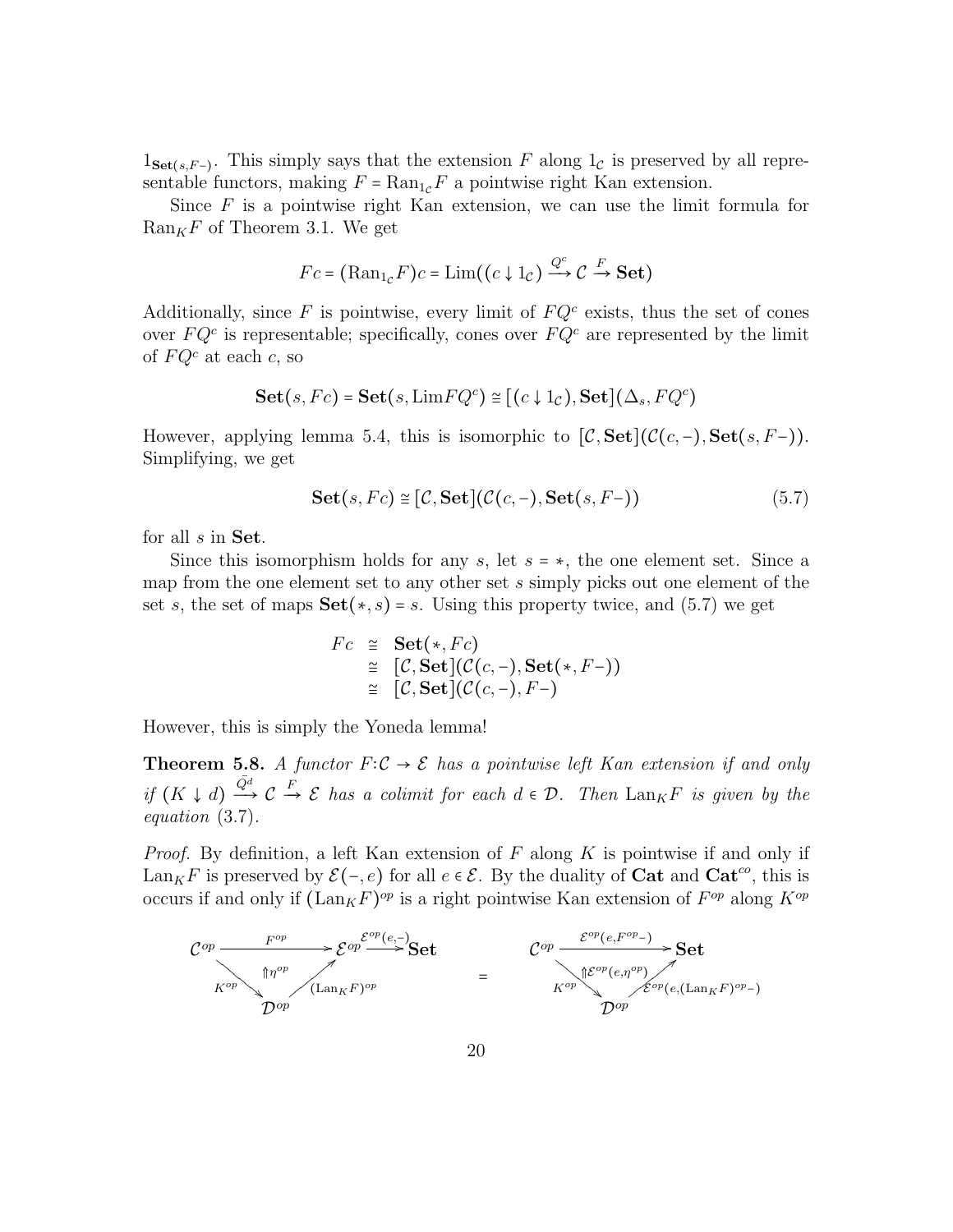However, by Theorem 5.5,  $(\text{Lan}_K F)^{op}$  is a pointwise right extension if and only if for each  $d \in \mathcal{D}^{op}$ ,

$$
(\mathrm{Lan}_K F)^{op}d=\mathrm{Lim}((d\downarrow K^{op})\xrightarrow{Q^d} \mathcal{C}^{op}\xrightarrow{F^{op}} \mathcal{E}^{op})
$$

If the limit exists for each *d* and is given by  $(\text{Lan}_K F)^{op}$ , then the cones over  $F^{op}Q^d$ are representable, so

$$
[(d \downarrow K^{op}), \mathcal{E}^{op}](\Delta_e, F^{op}Q^d) \cong \mathcal{E}^{op}(e, (\text{Lan}_K F)^{op}d)
$$

Applying the functor (−) *op*<sup>∶</sup> **Cat** <sup>→</sup> **Cat***co* to both sides, again by the duality of **Cat** and **Cat***co*, yields

$$
[(K \downarrow d), \mathcal{E}](F\bar{Q}^d, \Delta_e) \cong \mathcal{E}(\text{Lan}_K Fd, e)
$$

This isomorphism says that for each  $d \in \mathcal{D}$ , the Lan<sub>K</sub> $Fd$  represents the cones under  $F\bar{Q}^d$ , that is,  $\text{Lan}_K Fd = \text{Colim}(F\bar{Q}^d)$ , which is exactly the formula of equation (3.7). Thus a left Kan extension is pointwise if and only if the colimit of  $F\overline{Q}$ <sup>d</sup> exists for all  $\Box$  $d \in \mathcal{D}$ .

#### **6 Density**

Again making use of the limit and colimit formulas, this section will relate Kan extensions to the notion of density. First, we define density and codensity through limits and colimits. Then we use the limit formula of Theorem 3.1 for pointwise Kan extensions to show that a functor being codense is equivalent to certain conditions on the right Kan extension of the functor along itself. Drawing out this notion, we will prove that the Yoneda embedding is dense. Finally, we will tease out what exactly it means for the Yoneda embedding to be dense, showing that every presheaf is a canonical colimit of representable functors over the category of elements of the presheaf.

**Definition 6.1.** A functor  $K: \mathcal{C} \to \mathcal{D}$  is *dense* if for each  $d \in \mathcal{D}$ 

$$
\mathrm{Colim}((K \downarrow d) \xrightarrow{\bar{Q}^d} \mathcal{C} \xrightarrow{K} \mathcal{D}) = d
$$

with canonical colimiting cone.

Since the elements of  $(K \downarrow d)$  are pairs  $(c \in \mathcal{C}, f: Kc \to d)$ , each object of the comma category is already equipped with a map  $Kc \rightarrow d$ , as is needed in a colimiting cone, making the maps *f* the canonical cone.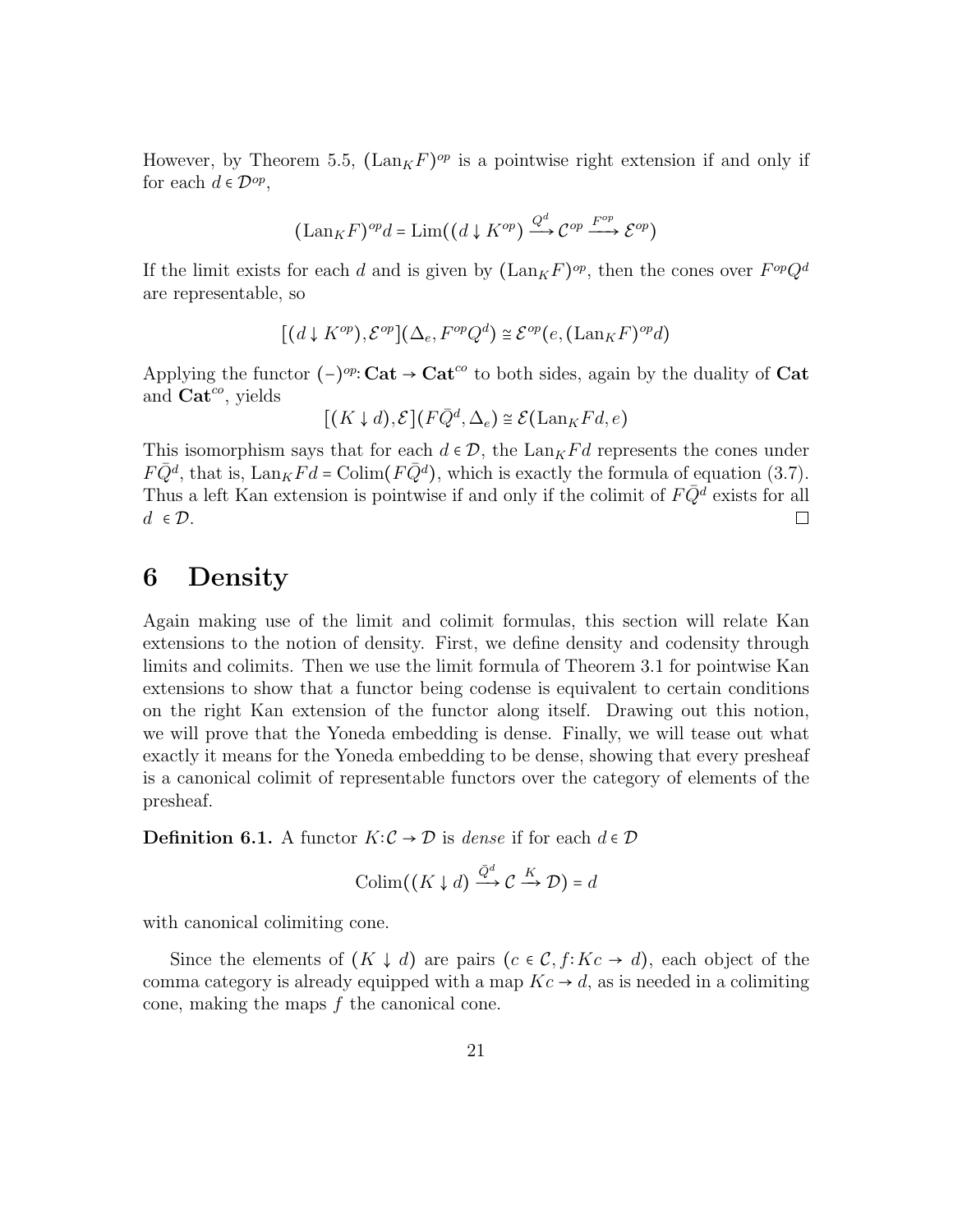Dually, a functor is *codense* when, for each  $d \in \mathcal{D}$ 

$$
\operatorname{Lim}((d \downarrow K) \xrightarrow{Q^d} \mathcal{C} \xrightarrow{K} \mathcal{D}) = d
$$

again with the canonical limiting cone.

**Theorem 6.2.** *A functor*  $K: \mathcal{C} \to \mathcal{D}$  *is condense if and only if*  $1_{\mathcal{D}}$  *together with*  $1_K$ *is the pointwise right Kan extension of K along K.*

*Proof.* If K is codense, then for each *d*,  $\lim KQ^d$  exists. By Theorem 5.5, K has a pointwise right Kan extension along *K*, given by the limit formula. However,  $(\text{Ran}_K K)d = \text{Lim} KQ^d = d$ , for all  $d \in \mathcal{D}$  so the right Kan extension is given by  $\text{Ran}_K K = 1_{\mathcal{D}}$ . Conversely, if *K* has  $1_{\mathcal{D}}$  as a pointwise right Kan extension along *K*, then again by Theorem 5.5,  $\lim KQ^d = (\text{Ran}_K K)d = d$ , so *K* is condense, as desired. desired.

Dually, a functor is dense if and only if  $(1_{\mathcal{D}}, 1_K)$  is the pointwise left Kan extension of *K* along *K*, since the colimits of Definiton 6.1 are exactly the colimits in the formula of (3.7) and Theorem 5.8.

**Corollary 6.3.** *A functor*  $K: \mathcal{C} \to \mathcal{D}$  *is condense if and only if*  $f \mapsto D(f, K-)$  *is for all d, d*′ ∈ D *a bijection*

$$
\mathcal{D}(d,d')\cong\big[\mathcal{C},Set\big]\big(\mathcal{D}(d',K-),\mathcal{D}(d,K-)\big)
$$

*That is if and only if the functor*  $\mathcal{D}^{op} \rightarrow [\mathcal{C}, \mathbf{Set}]$  *is fully faithful.* 

*Proof.* In the proof of Theorem 5.5, we showed a pointwise right Kan extension gives the isomorphism

$$
\mathcal{E}(e, \mathrm{Ran}_K Fd) \cong [\mathcal{C}, \mathbf{Set}](\mathcal{D}(d', K-), \mathcal{E}(e, F-))
$$

Theorem 6.2 allows us to replace F with K and  $\text{Ran}_K F$  with  $1_\mathcal{D}$ . Thus K is codense if and only if

$$
\mathcal{D}(d,d')\cong\big[\mathcal{C},\mathbf{Set}\big]\big(\mathcal{D}(d',K-),\mathcal{D}(d,K-)\big)
$$

Consider the functor which maps  $d \in \mathcal{D}$  to the functor  $\mathcal{D}(d, K-) \in [\mathcal{C}, \mathbf{Set}]$ . The isomorphism above gives that for each map  $f$ ∶ *d* → *d'* in D, there is a unique map  $f^* : \mathcal{D}(d', K-) \to \mathcal{D}(d, K-)$  in  $[\mathcal{C}, \mathbf{Set}]$ , or that the functor  $\mathcal{D}^{op} \to [\mathcal{C}, \mathbf{Set}]$  is fully faithful.

**Corollary 6.4.** *The Yoneda embedding*  $Y: \mathcal{C} \to [\mathcal{C}^{op}, \mathbf{Set}]$  *is dense.*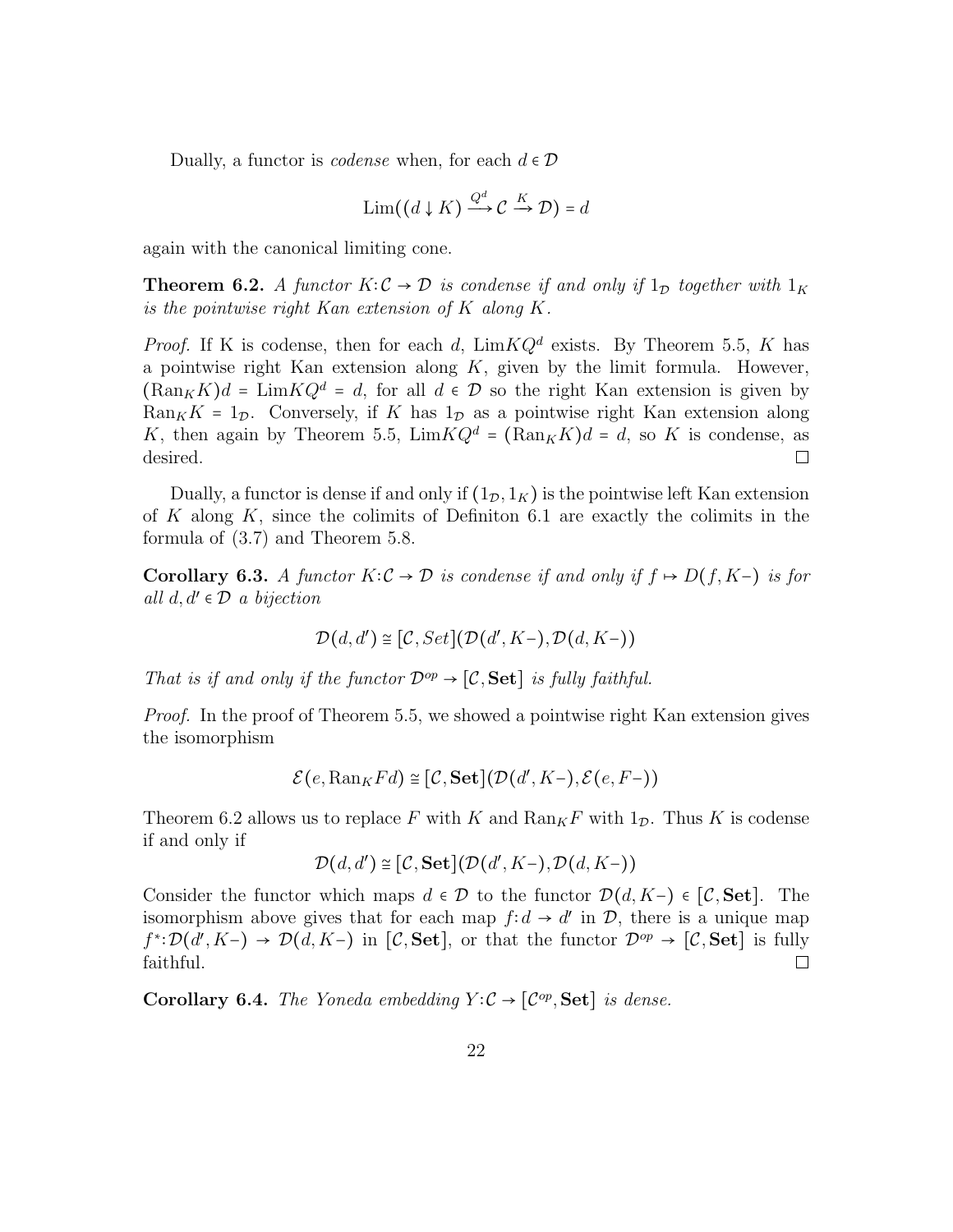*Proof.* By the Yoneda Lemma, the functor  $Y^{op}: \mathcal{C}^{op} \to [\mathcal{C}^{op}, \mathbf{Set}]^{op}$  is fully faithful, and so is codense. Thus the right Kan extension of *Y op* along itself is the identity functor  $1_{[C^{op}, \mathbf{Set}]^{op}}$ . Applying the functor  $(-)^{op} \colon \mathbf{Cat} \to \mathbf{Cat}^{co}$  tells us that the identity functor  $1_{[C^{op}, \mathbf{Set}]}$  is the left Kan extension of *Y* along itself, making *Y* dense.

Often, this corollary is called the Density Theorem, or the co-Yoneda theorem. What this corollary says specifically is that

$$
\mathrm{Colim}((Y \downarrow X) \xrightarrow{\bar{Q}^X} \mathcal{C}^{op} \xrightarrow{Y} [\mathcal{C}, \mathbf{Set}] = X
$$

for  $X \in [\mathcal{C}^{op}, \mathbf{Set}]$ . Recall that objects in  $(Y \downarrow X)$  are pairs  $(c \in \mathcal{C}, \alpha : \mathcal{C}(-, c) \Rightarrow X)$ with maps  $f$ ∶ *c* → *c*' such that the following triangle commutes:



By the Yoneda lemma, these pairs  $(c, \alpha)$  are equivalent to pairs  $(c, x \in X(c))$ with maps  $(c, x) \rightarrow (c', x')$  being maps  $f: c \rightarrow c'$  such that  $(Xf)(x') = x$ . These pairs are objects of the category of elements  $E(X)$  of X, with the projection function  $Q^X$ being equivalent to the projection  $P: E(X) \to \mathcal{C}$  which maps  $(c, x)$  to c and f to *f*. Thus, *Y* being dense is equivalent to saying that each presheaf *X* is a canonical colimit of the diagram  $E(X) \stackrel{P}{\rightharpoonup}$  $\rightarrow$  C  $\frac{Y}{Y}$ **Set**, or the colimit of representable functors.

### **7 Formal Category Theory**

The proofs given in this section can be interpreted in any 2-category with a terminal object. Rather than give new definitions, we continue to work in the 2-category **Cat**. Our aim is to give new proofs of "classical" categorical results using Kan extensions. We will show that adjoints preserve limits, and that adjoints compose, using the theorems and examples of the previous sections.

**Theorem 7.1.** *Left adjoints preserve colimits.*

*Proof.* By Theorem 4.2, left adjoints preserve left Kan extensions. By example 2.4, colimits are just the left Kan extension of a functor through the terminal category. Thus, left adjoints preserve colimits. ⊔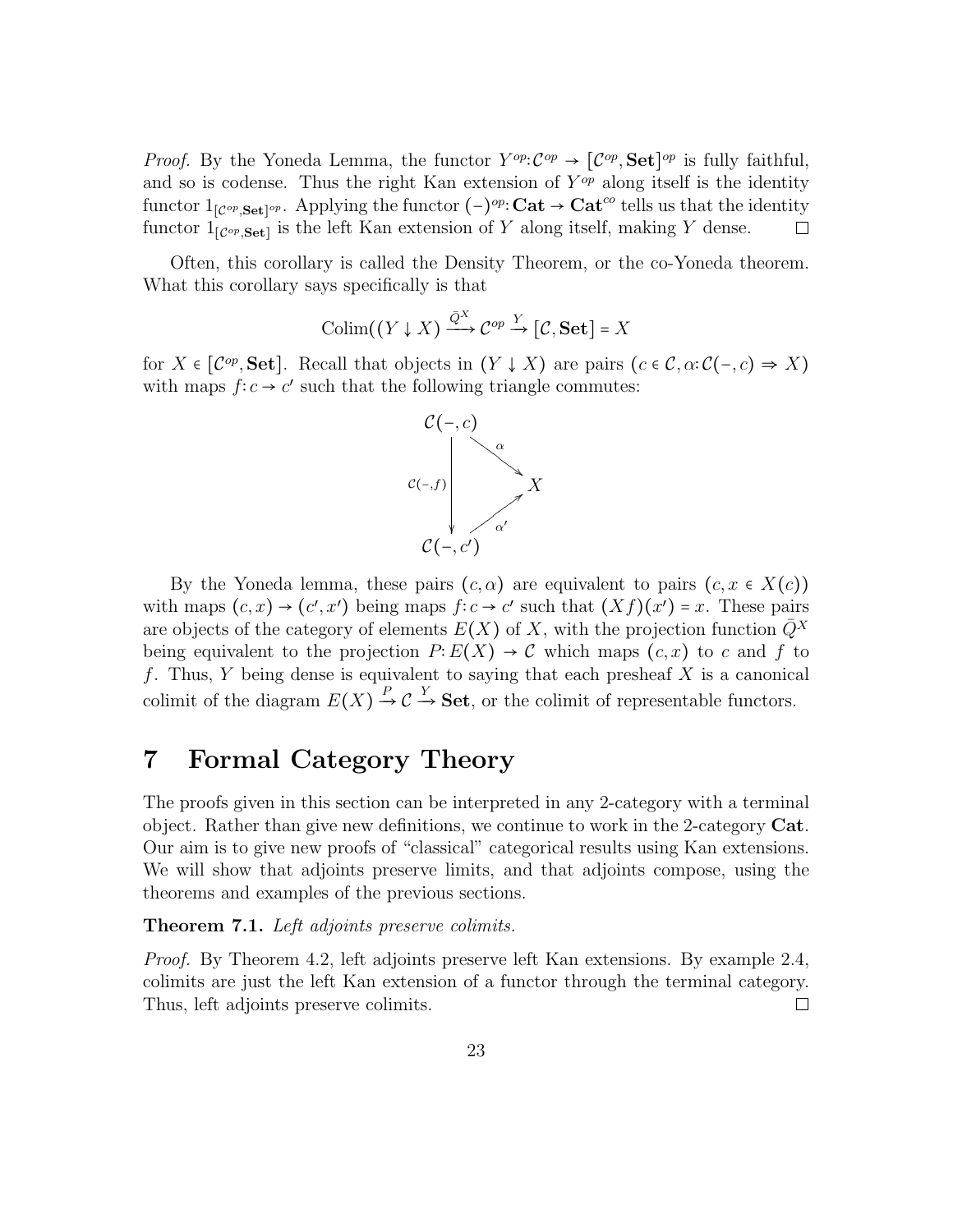Dually, right adjoints preserve limits, since limits are right Kan extensions through the terminal category.

**Theorem 7.2.** *If*  $F: \mathcal{C} \to \mathcal{D}, G: \mathcal{D} \to \mathcal{C}$  *with*  $F \dashv G$  *and*  $F': \mathcal{D} \to \mathcal{E}, G': \mathcal{E} \to \mathcal{D}$  *with*  $F' \dashv G'$ , then  $F'F \dashv GG'$ . In other words, adjunctions compose.

*Proof.* Assume  $F \dashv G$  with unit  $\eta$  and counit  $\epsilon$ , and  $F' \dashv G'$  with unit  $\eta'$  and counit  $\epsilon'$ . We will show *F'F* ⊣ *GG'* with counit  $\epsilon' \circ F' \epsilon G'$  by appealing to Theorem 4.5 and proving that  $F'F$  is a right Kan extension of  $1_{\mathcal{E}}$  along  $GG'$ , and that this extension is preserved by *GG'*. By Theorem 4.5  $F = \text{Ran}_G 1_D$ , and is preserved by *G*, while  $F' = \text{Ran}_{G'} 1_{\mathcal{E}}$  and is preserved by  $G'$ .

Let  $H: \mathcal{C} \to \mathcal{E}$  with  $\gamma: HGG' \to 1_{\mathcal{E}}$ . Then, since  $F' = \text{Ran}_{G'}1_{\mathcal{E}}$ , there exists a unique  $\delta$ <sup>2</sup> *HG*  $\Rightarrow$  *F'* which factors  $\gamma$  through  $\epsilon'$  as shown.



Then, by one of the triangle identities of  $F \dashv G$ , the right hand side is equivalent to



This gives a factorization of the pair  $(H, \gamma)$  through  $F'F$ .

To show this factorization is unique, consider  $\alpha$ <sup>∶</sup> *H*  $\Rightarrow$  *F*<sup></sup>*F*, a factorization of  $(H, \gamma)$ . Then by the triangle identities for  $F \dashv G$  and  $F' \dashv G'$ ,

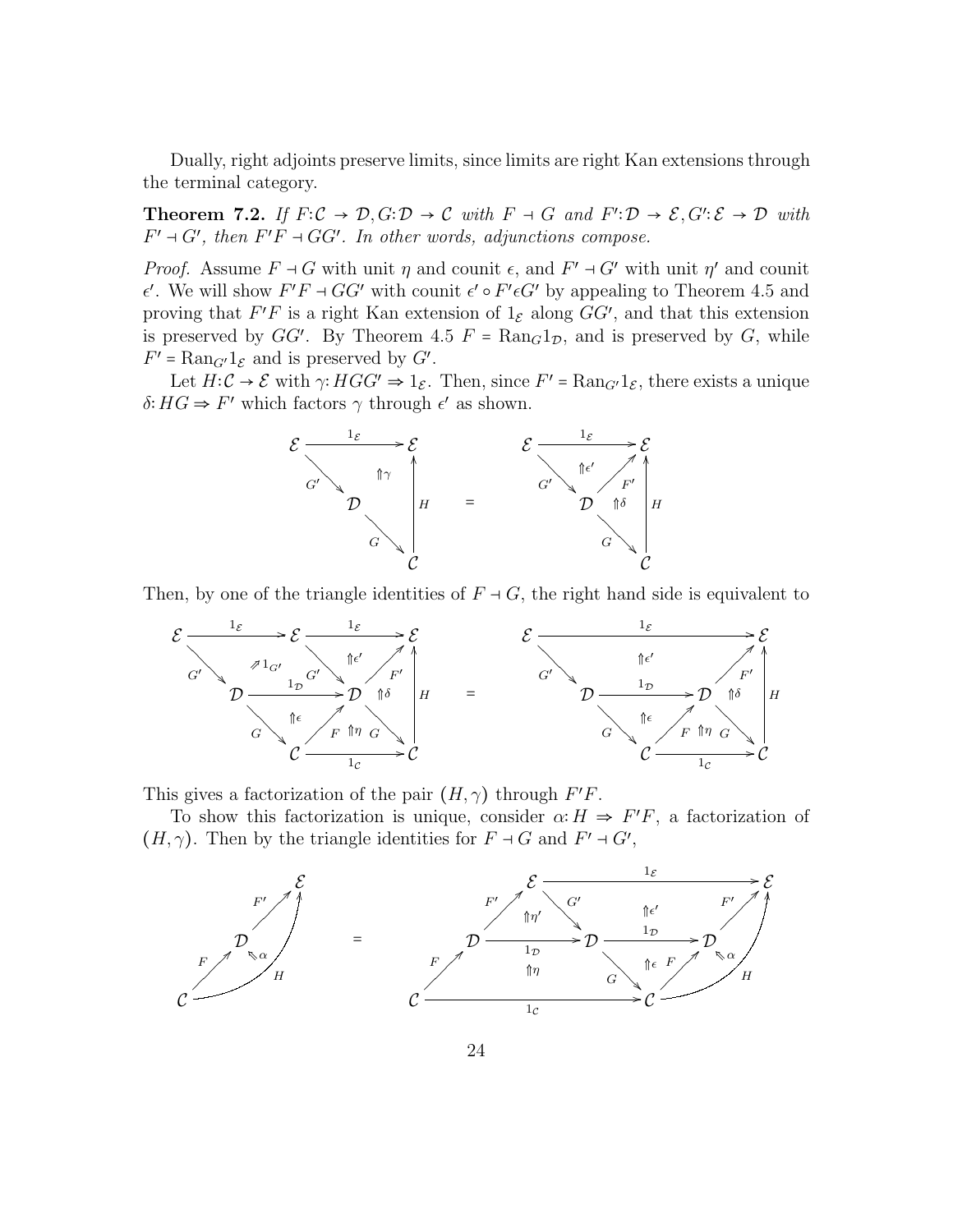Then, since  $\alpha$  was a factorization of  $(H, \gamma)$ , and since we can factor  $\gamma$  uniquely through  $\delta$ , this is equivalent to



where the last equality holds thanks to a triangle identity from  $F' \dashv G'$ . Thus, the factorization of  $\gamma$  through  $F'F$  is unique, so  $F'F$  is the right Kan extension of  $1_{\mathcal{E}}$ along *GG*′ .

Since *G*′ is a right adjoint, it will preserve the right Kan extension *F*′*F*. Similarly, since *G* is a right adjoint, it will preserve the right Kan extension  $G'F'F$ . Thus, the composite functor *GG*′ preserves the right Kan extension *F*′*F*. By Theorem 4.5, this means that  $F'F$  is the left adjoint of  $GG'$ , so adjunctions compose.  $\Box$ 

#### **Acknowledgements**

First and foremost, I wish to express my tremendous gratitude to my uniquely fantastic advisor, Emily Riehl. Emily has given more time, energy and patience than could be imagined, and without her this thesis undoubtably would not exist. I am grateful to Michael Hopkins for oversight and advice. Additionally I would like to thank many members of the math department for years of teaching and advice, notably Benedict Gross. I also want to thank Tom Leinster for sharing a draft version of his wonderful textbook. I would like to thank my parents, Fritz and Peter, and my sisters, Nadine and Eliza, for encouragement. I am exceedingly grateful to Albany, the Lynx: Anna, Caroline, Emily, Florence, Fritzi, Leanna, Sarah, and Caitlin Casey for immeasurable support through, among other things, a few too many hits to the head.